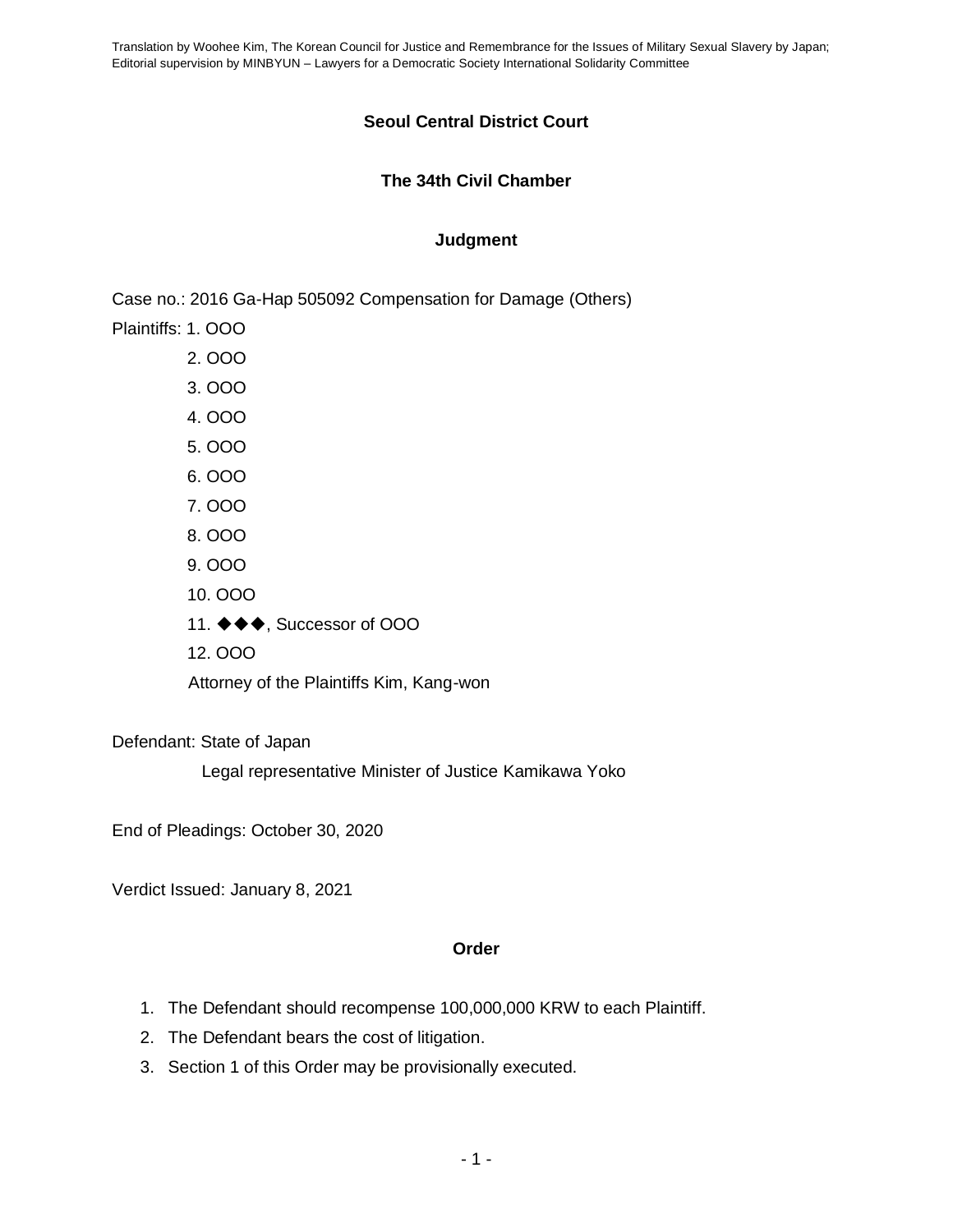Translation by Woohee Kim, The Korean Council for Justice and Remembrance for the Issues of Military Sexual Slavery by Japan; Editorial supervision by MINBYUN – Lawyers for a Democratic Society International Solidarity Committee

#### **Relief**

Follows the Order<sup>1</sup>

#### **Reasoning**

#### **1. Basic Facts**

# **A. Imperial Japan's<sup>2</sup> Forced Annexation of the Korean Peninsula, Forced Mobilization of Joseon<sup>3</sup> People, and the End of the War**

- 1) After the Korea-Japan Annexation Treaty of August 22, 1910, Imperial Japan ruled the Korean Peninsula through the Government-General of Korea. Imperial Japan assumed a war footing in the East Asia region by initiating the Manchurian Incident in 1931 and the Sino-Japanese War in 1937. In 1941, Imperial Japan initiated the Pacific War and the battlefronts extended beyond East Asia to the Pacific Islands and the South Pacific Ocean area.
- 2) As Imperial Japan waged war, it began to suffer labor and war supplies shortage. In response, Imperial Japan implemented the Guidelines for Total National Spirit Mobilization Campaign in August 1937 and enacted and promulgated the National Mobilization Law on April 1, 1938, and the National Service Draft Ordinance on July 8, 1939. In November 1941, it required unmarried women between the ages of 14 and 25 to cooperate with the Labor Patriotism Corps for a maximum of 30 days a year based on the National Labor Patriotism Corps Cooperation Ordinance.<sup>4</sup> From the late 1930s, Imperial Japan mobilized both men and women from colonial Korean peninsula as "Volunteer Labor Corps" for a variety of work including road building, medicine, and manual labor. On August 23, 1944, the Japanese Emperor announced the "Women's Volunteer Labor Ordinance," officializing the above "Volunteer Labor Corps." Koreans were mobilized for Volunteer Labor Corps through "recruitment" from

<sup>1</sup> Attorney of the Plaintiffs stated the changed reliefs during the fourth date of pleading on October 30, 2020 as per the request for change in reliefs submitted on October 28, 2020.

<sup>&</sup>lt;sup>2</sup> Imperial Japan was established in 1868 through the Meiji Restoration and existed in the Japanese archipelago until 1947 when the current Japanese Constitution was adopted. It is the predecessor of the Defendant.

<sup>3</sup> *t/n:* "Joseon" refers to Joseon dynasty of Korea.

<sup>4</sup> National Labor Patriotism Corps Cooperation Ordinance was amended in December 1943 to increase the mobilization days of women between the ages of 14 to 25 from 30 days to 50 days, and was amended in November 1944 to expand its scope to women without spouses between the ages of 14 to 40.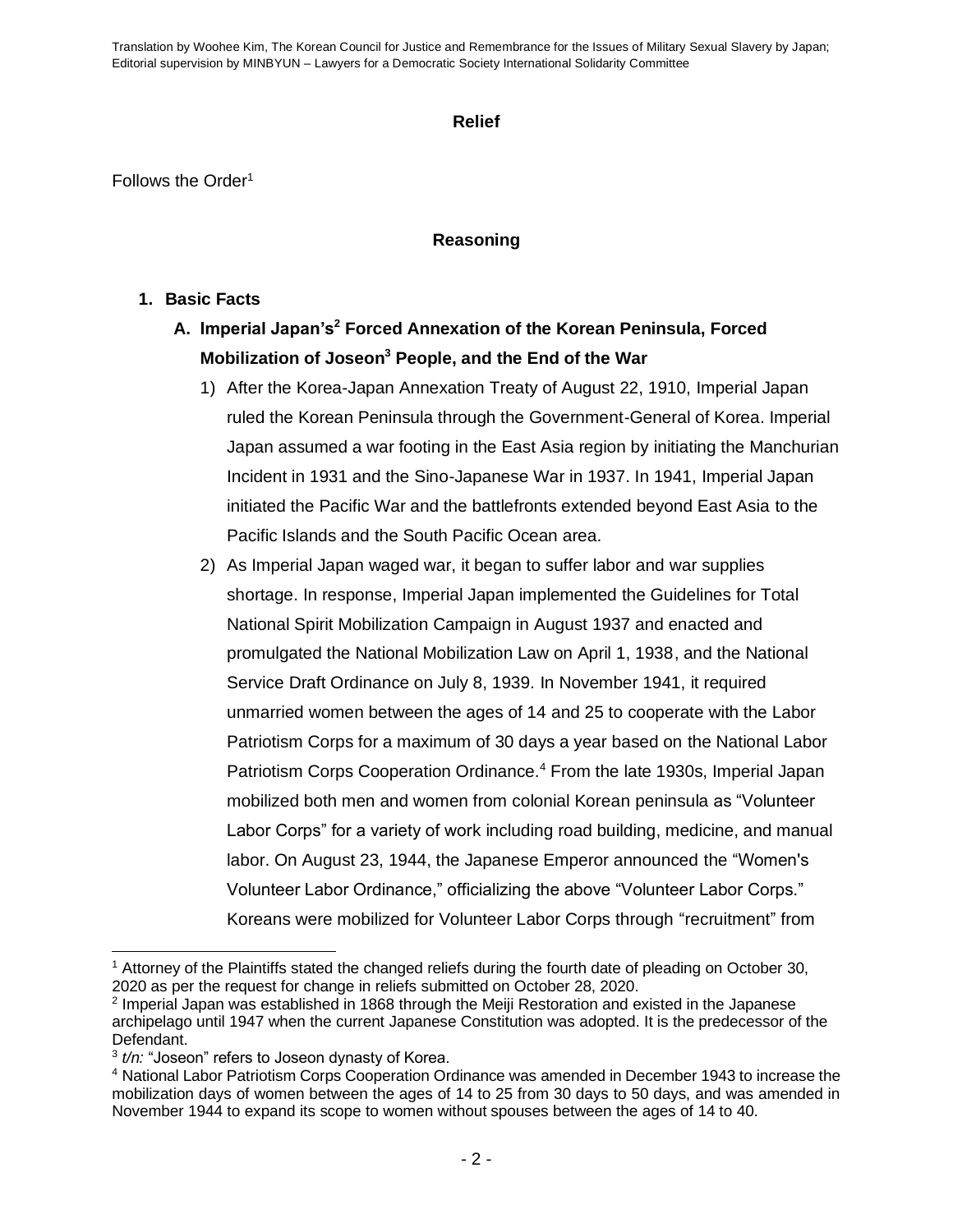September 1939, through "government facilitation" from February 1942, and through the "National Conscription Order" from September 1944.

3) The Pacific War which Imperial Japan initiated came to an end after atomic bombs were dropped on Hiroshima on August 6, 1945, and Nagasaki on August 9. Emperor Hirohito of Imperial Japan declared an unconditional surrender to the Allied Forces including the United States of America at noon on the 15th of that same month.

## **B. Mobilization Process of "Comfort Women"**<sup>5</sup>

- 1) Imperial Japan's installation of comfort stations and mobilization of "comfort women"
	- a) The installation of comfort stations

"Comfort stations" were first installed by the Japanese Navy as a preventive measure against the frequent rapes committed by Japanese soldiers during the Shanghai Incident in 1932 that resulted in problems, such as local resistance and sexually transmitted diseases. As the Second Sino-Japanese War began in full force, Imperial Japan decided to build "comfort stations" to manage soldiers given the expansion of the battlefronts. It was the intention of Imperial Japan to offer soldiers "mental comfort" thus boosting their morale and alleviating discontent of soldiers prone to deserting a war that never seemed to end and also, in particular, to reduce the possibility of the leakage of military secrets by placing women from colonies who cannot speak Japanese as "comfort women." From 1937, comfort stations began to be installed in full scale in war zones such as China, which was occupied by the

<sup>5</sup> Women who were mobilized to fulfill sexual demands of Japanese military soldiers during the Asia-Pacific War were referred to as "chongshindae" (distinct from Women's Volunteer Labor Corps), "conscription of unmarried women," "Patriotism Corps," "Labor Corps," "jugun ianfu." Around 1990, The *Chongshindae* Research Group and The Korean Council for the Women Drafted for Military Sexual Slavery by Japan decided to use the terminology "Japanese military 'comfort women.'" Given that this terminology also labels sexual violence perpetrated by men as giving "comfort" to men, some argue that the terminology should be changed to "sexual slavery," "war slave," "military sexual slavery," or "Japanese military 'comfort women' victim." The Act on Protection, Support, and Commemorative Projects for Sexual Slavery Victims for the Japanese Imperial Army uses the terminology "Japanese military 'comfort women' victims." In her report titled ''Systematic Rape, Sexual Slavery and Slavery-like Practices during Armed Conflict," Gay McDougall, Special Rapporteur for the UN Sub-Commission on the Promotion and Protection of Human Rights, referred to military comfort stations as "rape centers" or "rape camps," and the women as "sex slaves." While a number of terminologies are being used, this judgment refers to the women as "comfort women" following the terminology the Plaintiffs used and the facilities they resided within or outside military camps as "comfort stations."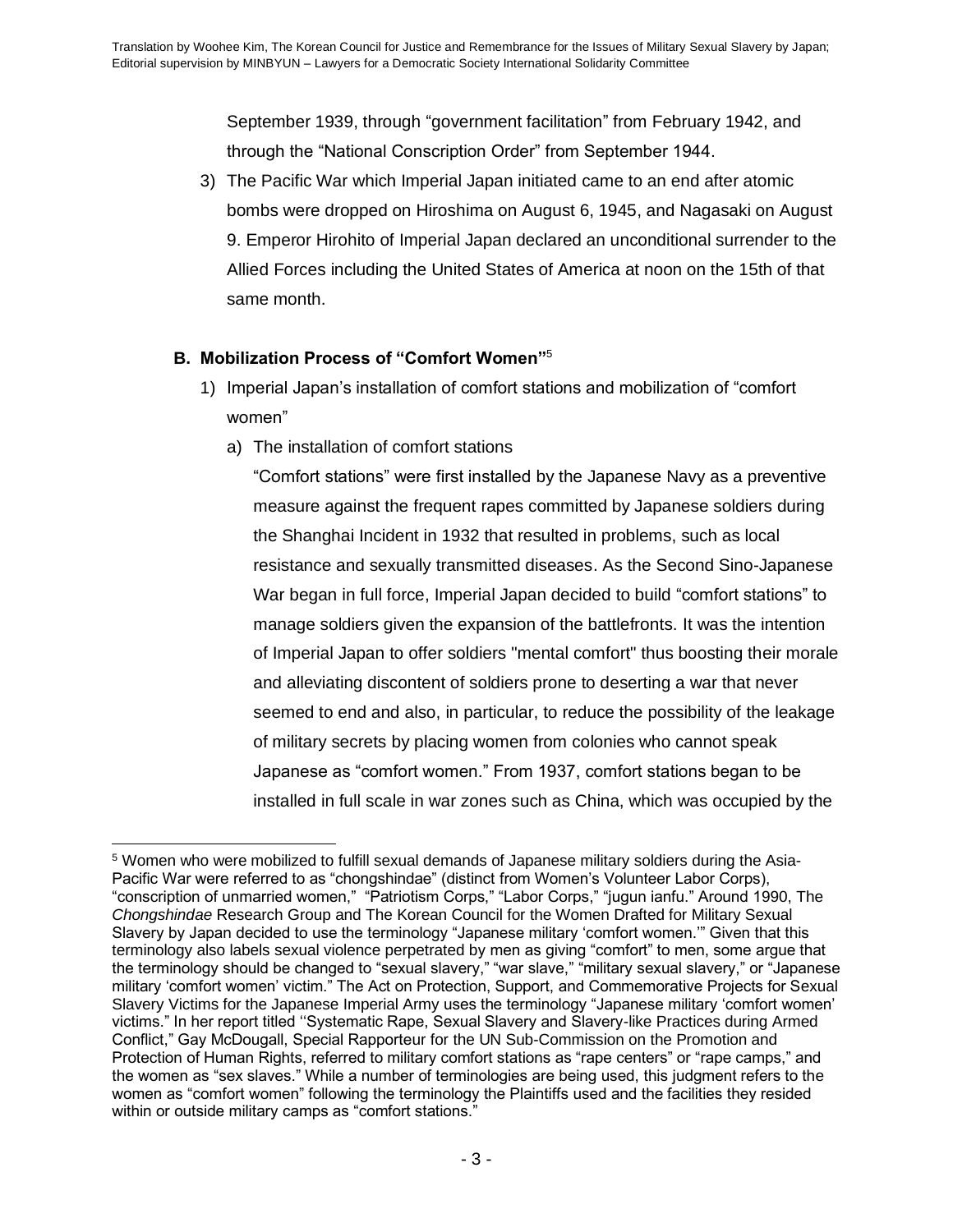Japanese military. As the area occupied by the Japanese military expanded after 1941, the military comfort stations were further installed in Southeast Asia and the South Pacific area.

The Imperial Japanese Army amended the Battlefield Canteen Regulations via The Army Ministry of Japan Document Vol. 48 on September 29, 1937, to allow the installation of comfort stations in military canteens (a shop established in military camps during wartime that sells goods to soldiers and civilians attached to the military). On July 18, 1943, the Imperial Japanese Army stipulated in the Regulations for Facilities Outside Military Camps that special comfort stations exclusively for soldiers and civilians attached to the military could be established outside military camps, but as entrusted businesses if the camp hosts a squadron or larger unit. These regulations provided the basis for installing comfort stations within and outside military camps. The Wartime Military Service Guide published by the Japanese military in May 1938 urged readers to "seek active preventive measures against sexually transmitted diseases, implement sanitary facilities for comfort women, and prohibit contact with prostitutes and locals other than those designated by the military."

b) Mobilization of "comfort women"

Imperial Japan mobilized "comfort women" to comfort stations installed in the battlefronts through various methods targeting women from various countries in its occupied territories, including its own country. The methods of mobilization included  $(1)$  forced mobilization through physical force, threats, and abduction of women,  $(2)$  mobilization through local community leaders, government officials, and schools,  $(3)$  mobilization through false promises of "employment and big money,"  $\left(4\right)$  commission to private recruiters, and  $\left(5\right)$ mobilization through labor corps and conscription.

2) The role of Imperial Japan in the transportation of "comfort women" and in the operation of comfort stations

The Japanese military headquarters provided the convenience for the smooth transportation of mobilized "comfort women" to places outside the Korean peninsula by issuing identification cards required for overseas travel or free passports. The Japanese soldiers or police directly carried out the tasks of transporting "comfort women" to the battlefronts. Comfort stations were directly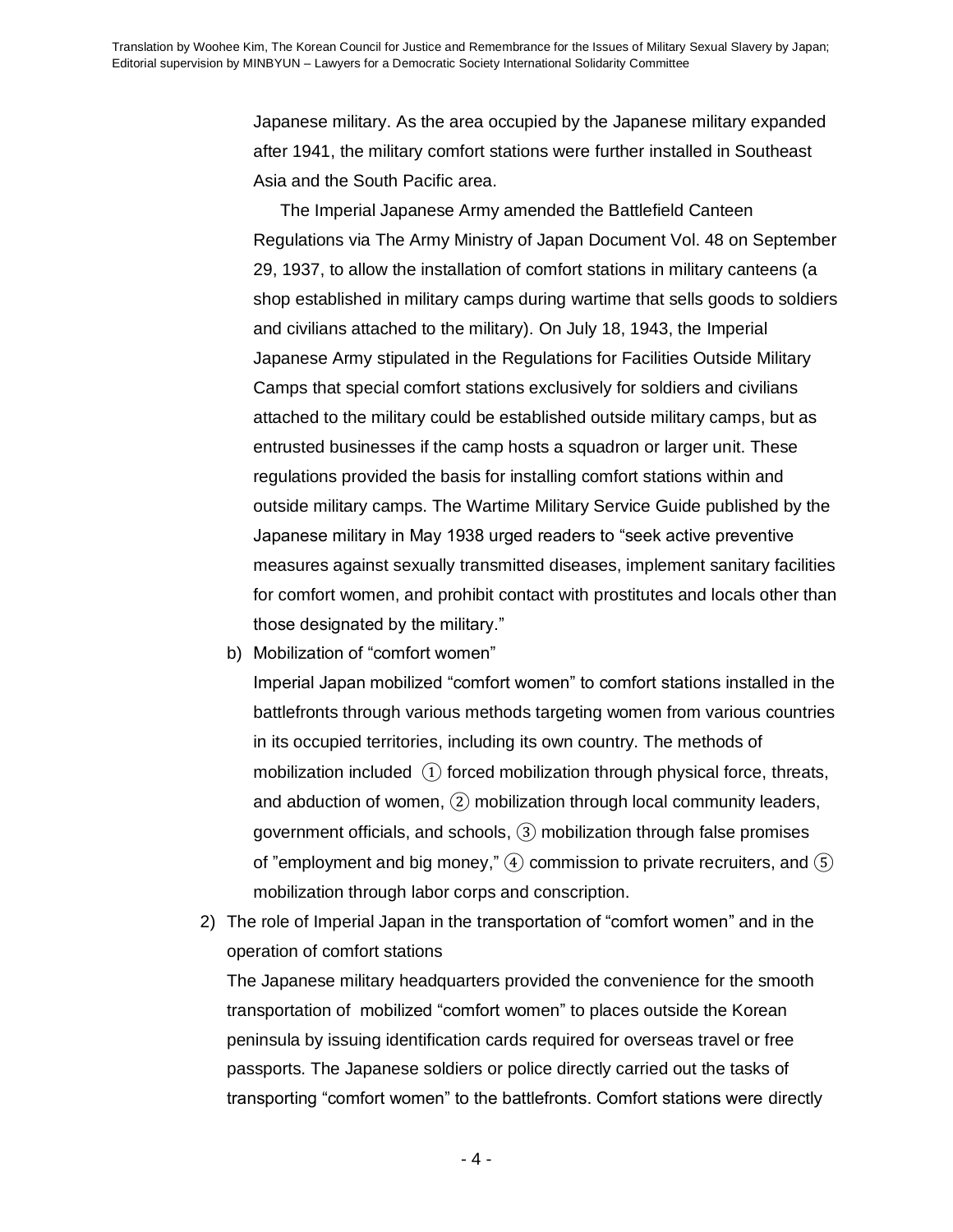managed by the Japanese military or commissioned to private operators by the Government of Imperial Japan. In cases where private operators were commissioned, the Japanese military supervised the operation and management of comfort stations by selecting and determining the private operator's operations of business, acquisition of equipment and facilities, opening hours, fees, use of contraceptive measures, etc. The healthcare of "comfort women" (limited to the prevention, diagnosis, and treatment of sexual disease) were mainly managed by the Japanese military doctors. When "comfort women" escaped, the Japanese military itself tracked them down and dragged them back to the "comfort station" or killed them on the spot.

- 3) Individual cases of "comfort women" mobilization process and experiences at comfort stations for each Plaintiff
	- a) Plaintiff OOO was born in Seongju-eup, Seongju-gun, North Gyeongsang Province in 1923 and moved to Daegu when she was 19. In October 1941, a Japanese who was around 40 years old and several Joseon<sup>6</sup> men visited her friend's house and enticed her with promises of "employment in Seoul." The Plaintiff OOO followed them, hoping to find employment in Seoul and to bring herself out of her impoverished family. When the Plaintiff arrived in Seoul, the Joseon man told her that the job was not located in Seoul and boarded her on a train at Seoul station. The above Plaintiff was taken to a Japanese military comfort station at Sanjiang Province, China.

Plaintiff OOO lived at the comfort station with 27 other Korean "comfort women." She was not fed properly, and was forced to sexually serve 5-6 Japanese soldiers during the weekdays and 15-16 soldiers during the weekends and holidays.

b) Plaintiff OOO was born in Jeongseon-gun, Gangwon Province in 1926. After moving to Cheorwon, she was forced to change her name under the Japanese colonial rule to "Kanemoto Kimiko." While on an errand in 1942, she was dragged to a truck through physical force and abducted by a man dressed as a soldier on the streets. She was taken to a Japanese military comfort station in Hunchun, Jilin Province, China.

 $6$  Follows terminology as stated by Plaintiffs. The same is reflected throughout paragraph 3).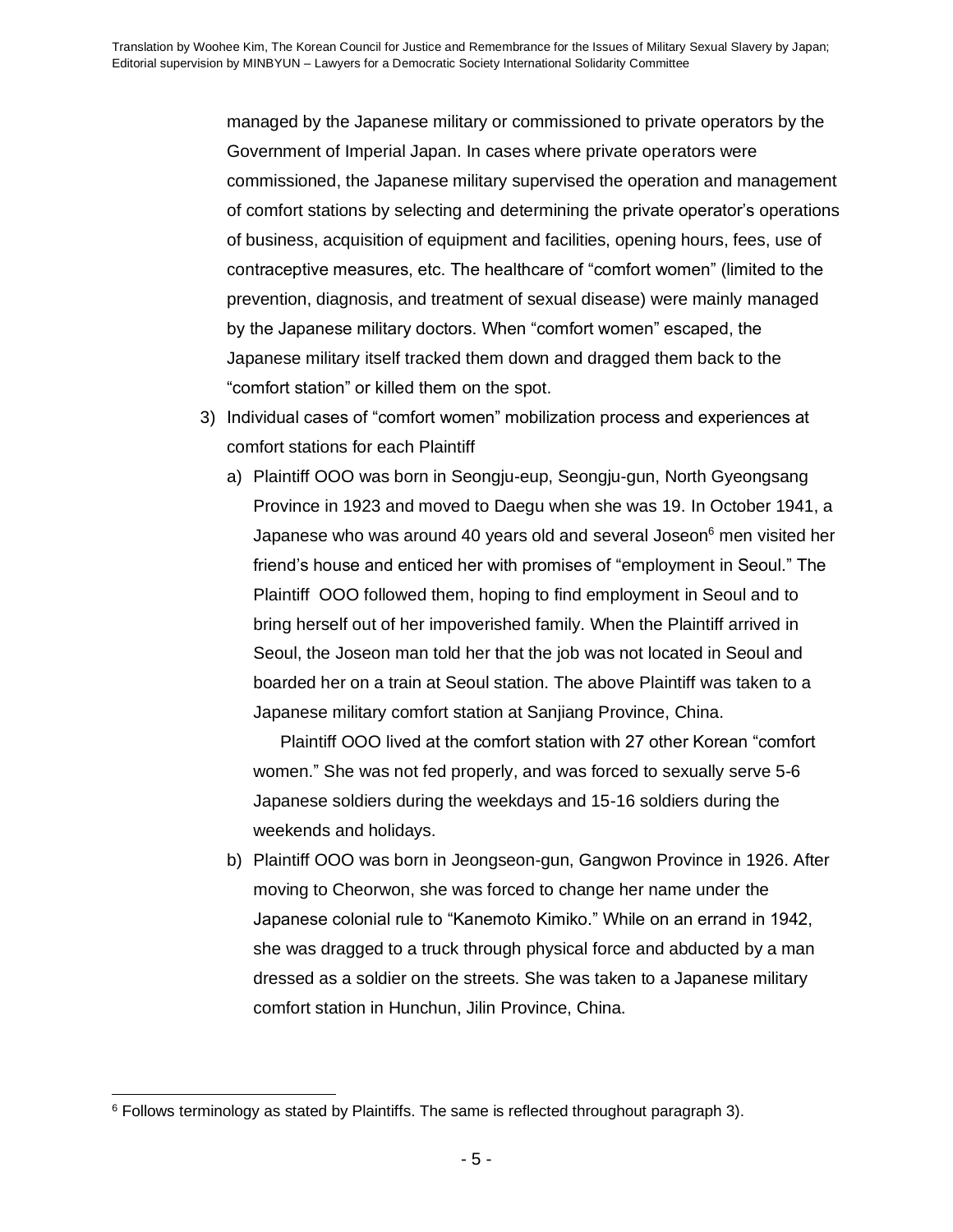Plaintiff OOO was forced to work as a "comfort woman" and coerced to provide sexual services to as many as 40 Japanese soldiers a day with weekly gynecology examinations. She was often beaten by Japanese soldiers in the comfort station, which resulted in ruptured eardrums.

c) Plaintiff OOO was born in Sangju-si in 1928. In 1943, she heard rumors that the Japanese military was "taking away unmarried women" and "recruiting labor corps" and hid in her mother's friend's house. On her way back, Japanese police officers visited her house and handed her a mobilization document with her name printed on it. She was put at the back of a truck and taken away from her house without knowing where she was taken to, having only been told that she "will be taken to a place for weaving clothes."

Plaintiff OOO had to change her name to "Okada" under the Japanese colonial rule and was transported to Shenyang, China. She was forced to sexually serve 7-8 Japanese soldiers each day at a comfort station in Changchun, China, while being regularly injected with vaccination for sexually transmitted diseases. The comfort station where Plaintiff OOO was taken to had regular gynecology examinations performed by Japanese military doctors. A Japanese woman who was known as a wife of an executive officer of the Japanese military oversaw the management of the comfort station.

Plaintiff OOO was severely beaten by soldiers, to the point that her hair could not grow around the top of her head. Plaintiff OOO was in her midteens at the time. She was often ill and had a fever as she was too young and weak. Japanese soldiers even tried to abandon her at a mountain and burn her to death, claiming that her illness could be transmitted to another person.

d) Plaintiff OOO (registered as born in 0000) was born in Busan in 1927. On her way to an errand in July 1942, she was forcibly dragged by unknown men and was taken to China.

Plaintiff OOO was taken to a concentration camp in Yanji, Jilin Province, China, where iron bars were installed. She had to change her name to "Tomiko" and was mobilized to construction work expanding an air base that the Japanese military was using. At the construction site, a barbed electrical wire was installed to deter laborers from escaping. During her time there, she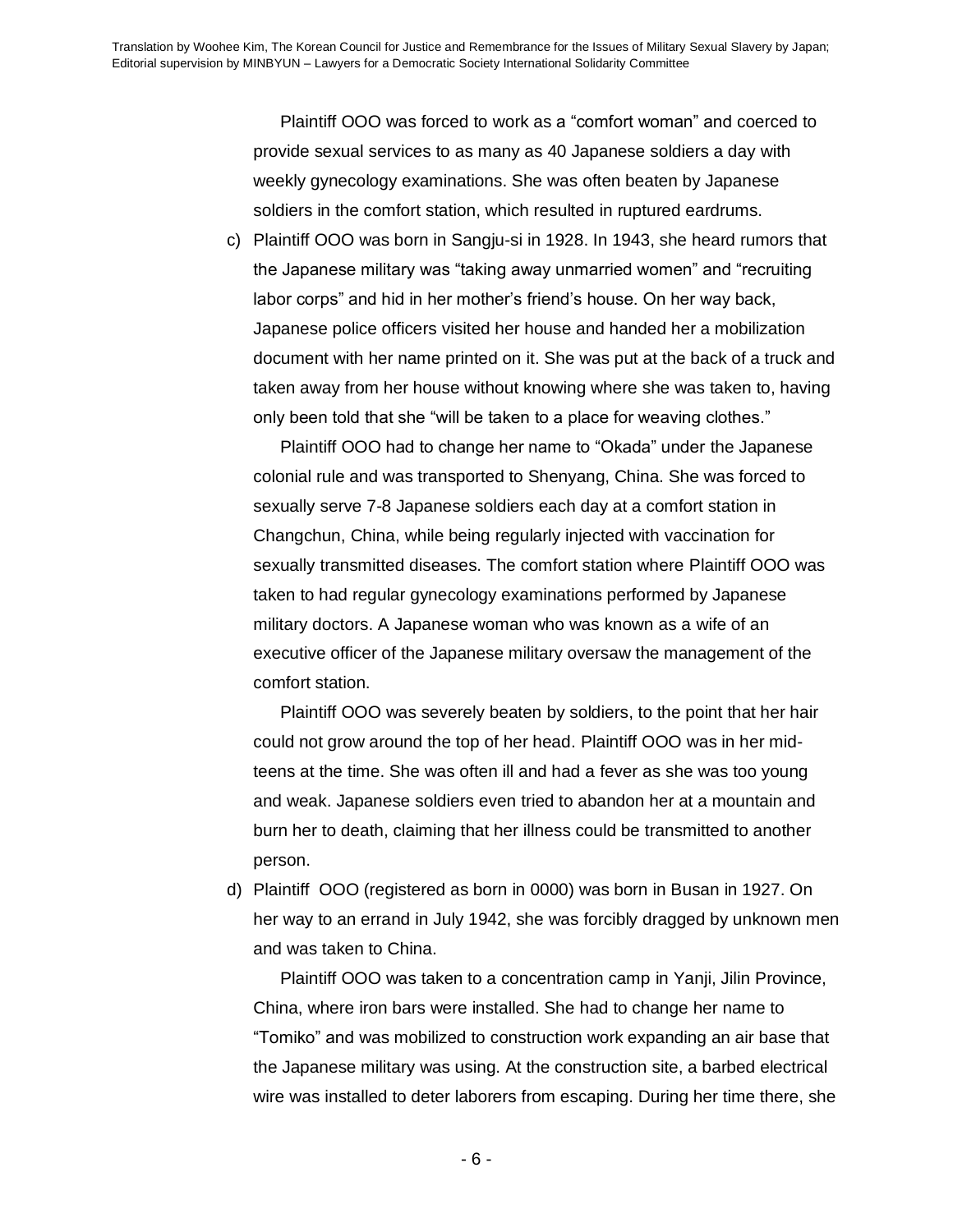was repeatedly raped and beaten up by Japanese soldiers. A while after, the Japanese soldiers sent Plaintiff OOO to a nearby comfort station. Plaintiff OOO was locked up at the comfort station and forced to sexually serve 30- 40 Japanese soldiers per day. Plaintiff OOO was severely abused with deadly weapons when Japanese soldiers' sexual demands were not met.

In the end, Plaintiff OOO suffered from a sexually transmitted disease called syphilis, and when she did not recover even after regularly receiving injection No. 606<sup>7</sup>, she received extreme treatment using mercury. After that treatment, she was no longer able to conceive. Plaintiff OOO tried to escape from the comfort station, but was dragged back by Japanese soldiers and was severely beaten until her entire body was covered with blood. Due to the beatings, she suffered from ear ailments but could not receive any treatment. She still has difficulties in hearing.

e) Plaintiff OOO was born in Miryang, South Gyeongsang Province, in 1924. In 1941, a friend asked, "Would you like to work at a sewing factory in China?" Plaintiff OOO wanted to help her impoverished household, so she boarded a train to China with a "comfort women" recruitment agent, thinking she and her friend were going to a factory in China.

After the train, which Plaintiff OOO and other Joseon women had boarded, arrived in China, the said Plaintiff was taken to a comfort station near Muling, Heilongjiang Province, China. She was forced to sexually serve more than 15 soldiers per day as a "comfort woman." She was subject to weekly gynecology examinations by Japanese military doctors and received injection No. 606. She was often beaten by soldiers and managers of the comfort station. When she had spare time, she had to clean and sew the Japanese soldiers' clothes and perform singing for wounded Japanese soldiers. Plaintiff OOO also witnessed other "comfort women" who were sick or died at comfort stations due to diseases or escaped comfort stations, unable to bear the life of being a "comfort woman".

f) Plaintiff OOO was born in Pyeongyang in 1922. When she was 20 years old, she heard that she could "earn money at a factory." She followed a "comfort women" recruiter to Dongning, Heilongjiang Province, China, and was

 $7$  The injection was "Salvarsan," which was frequently used for treatment of sexually transmitted diseases such as syphilis.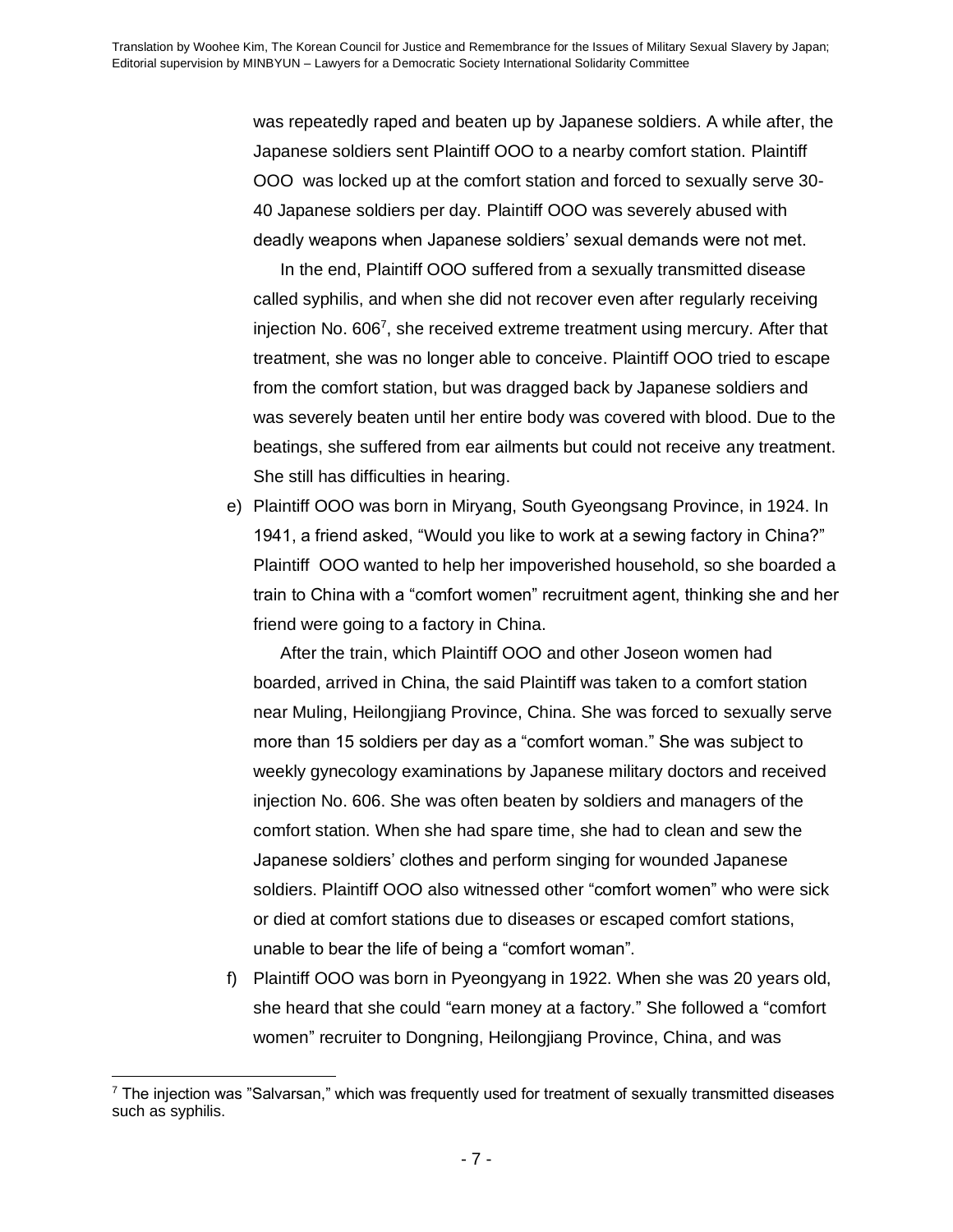confined in the comfort station there. The manager of the comfort station was from Joseon but only Japanese soldiers used the comfort station. The Japanese soldiers entered with "tickets" they bought from the comfort station manager. When they gave tickets to the "comfort women," the "comfort women" would then bring them to the manager and calculate the total amount. The Plaintiff OOO was subject to weekly gynecology examinations by Japanese military doctors. She was punished by managers when she received fewer soldiers or could not meet the sexual demands of Japanese military soldiers due to illness.

Plaintiff OOO became pregnant while forced to work as a "comfort woman" and left the station when a Japanese military official offered to pay off her debts and told her to go back home. Unable to raise her newborn baby by herself, she left the child with a Chinese person. She was scared to be trafficked again and ended up entering Shimenzi comfort station. She was pregnant again and left that comfort station. Plaintiff OOO witnessed other "comfort women" who attempted suicide or escaped, unable to bear the life at comfort stations.

- g) Plaintiff OOO was born in Asan in 1929 and got married around November 1943 to avoid forced mobilization of unmarried women. However, her husband was forcibly mobilized the day after they married, and Plaintiff OOO was forced by Japanese police to board on a train about two or three days afterwards. After traveling from Busan to Shimonoseki, Japan, she arrived at "Tokudai" military camp and received military uniforms as clothing. Afterward, she was forced to sexually serve 20-30 Japanese soldiers per day as a "comfort woman." Her life was unstable as she had to stay at air-raid shelters during the day and was returned to comfort stations at night. She was transported to a military ship, where she was forced to continue serving as a "comfort woman." At the comfort station, her clothes were torn with swords and she was assaulted with deadly weapons, which left her with permanent scars.
- h) Plaintiff OOO was born in Jechun, North Chungcheong Province in 1930. Around February 1945, she was told that she "would be able to study abroad in Japan" and left for Japan with congratulations from students in the entire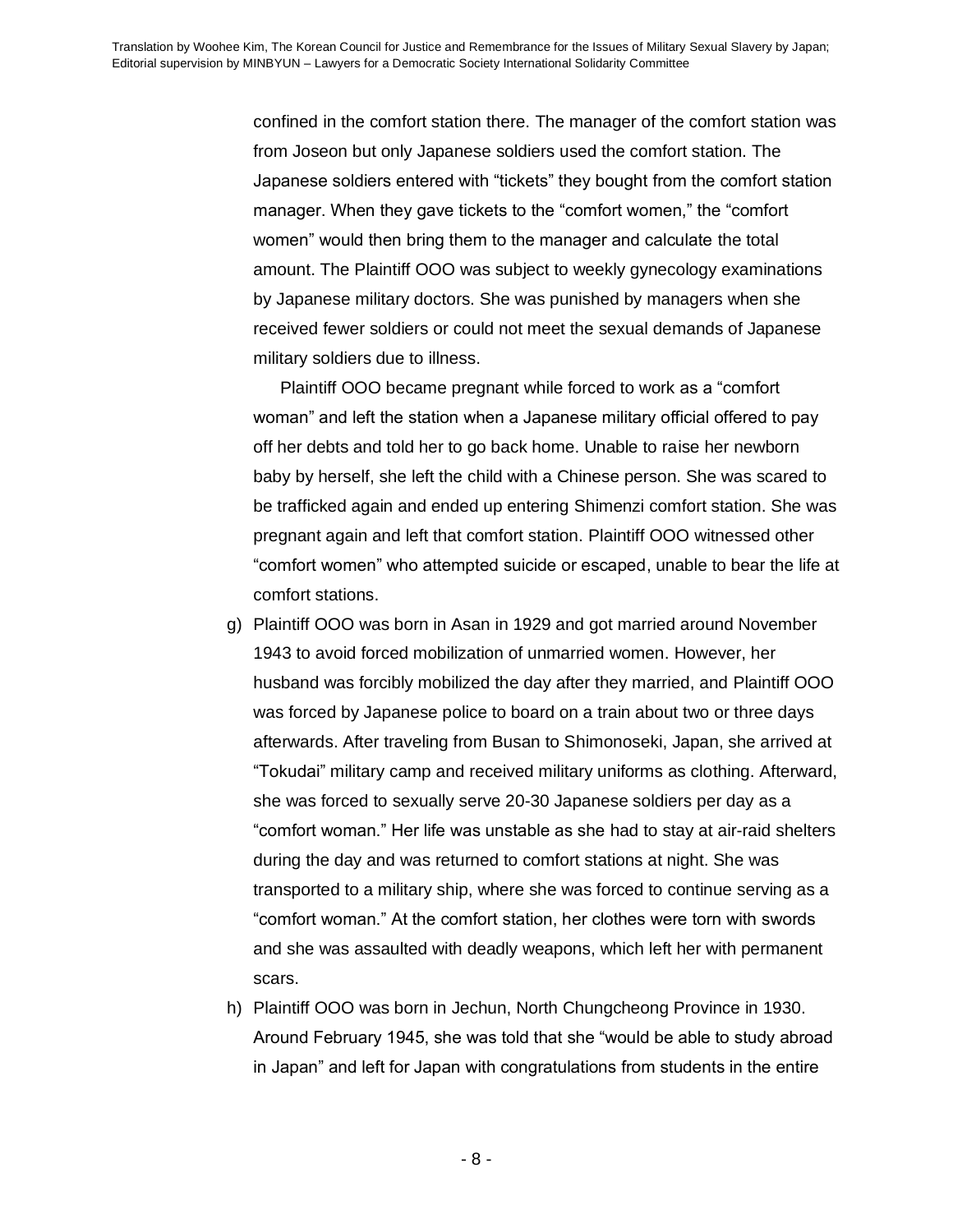school. She was mobilized to Okayama airplane factory, where she was locked up and forced to serve as a "comfort woman" for Japanese soldiers.

- i) Plaintiff OOO (registered as born in 0000) was born in Gwancheol-ri, Imsilgun, North Jeolla Province in 1926.<sup>8</sup> In 1943, upon rumors that Japanese soldiers were taking girls away, she hid in an acquaintance's house. A local government official dragged her out, saying "you will get well-fed if you go (to a cotton cloth factory)." She had to go against her will and was taken to "Yasishima" comfort station in the South Pacific Islands after boarding multiple trains and ships. Japanese soldiers came to the comfort station, and when Plaintiff OOO cried, they beat her up.
- j) Plaintiff OOO was born in Andong in 1929 and was forcibly taken by Japanese police officers to Hokkaido, Japan. She changed her name to "Kaneyama Wonka" there and thought she would be going to a factory. However, she was placed with about 100 women in a military camp facility and did chores such as cooking and laundry for the soldiers. She was sexually assaulted and raped multiple times. When she tried to resist, she was severely beaten by soldiers and her leg was broken due to the beatings.
- k) Plaintiff OOO (registered as born in 0000) was born in Daegu in 1927 and received a job offer from a Japanese soldier in October 1944. Although she declined, she was forcibly dragged and taken to a comfort station in Manchuria, China, where she was forced to serve as a "comfort woman" for Japanese soldiers.
- l) Plaintiff OOO was born in Namhae-gun, South Gyeongsang Province, in 1922. While collecting clams by the seashore with her cousin in 1938, she was forcibly dragged away by Japanese soldiers and taken to Nagoya, Japan. From there, she was sent to Manchuria, China, and lived at a comfort station in front of a Japanese military platoon in Manchuria with 20 other "comfort women." She was forced to sexually serve multiple Japanese soldiers during the holidays. The comfort station where the Plaintiff resided

<sup>&</sup>lt;sup>8</sup> In the case of Plaintiff OOO, the birth year listed in her resident registration and the birth year listed in interview materials in her testimony (Exhibit 23-1) does not match and contain a significant difference. However, the Plaintiff was born before the Resident Registration Act was enacted, and the documents that could prove her birth were destroyed through the Japanese colonial rule and the Korean War. As multiple cases exist of people born around this time whose resident registration do not match their actual birth year, the birth year as testified by the Plaintiff is documented as is.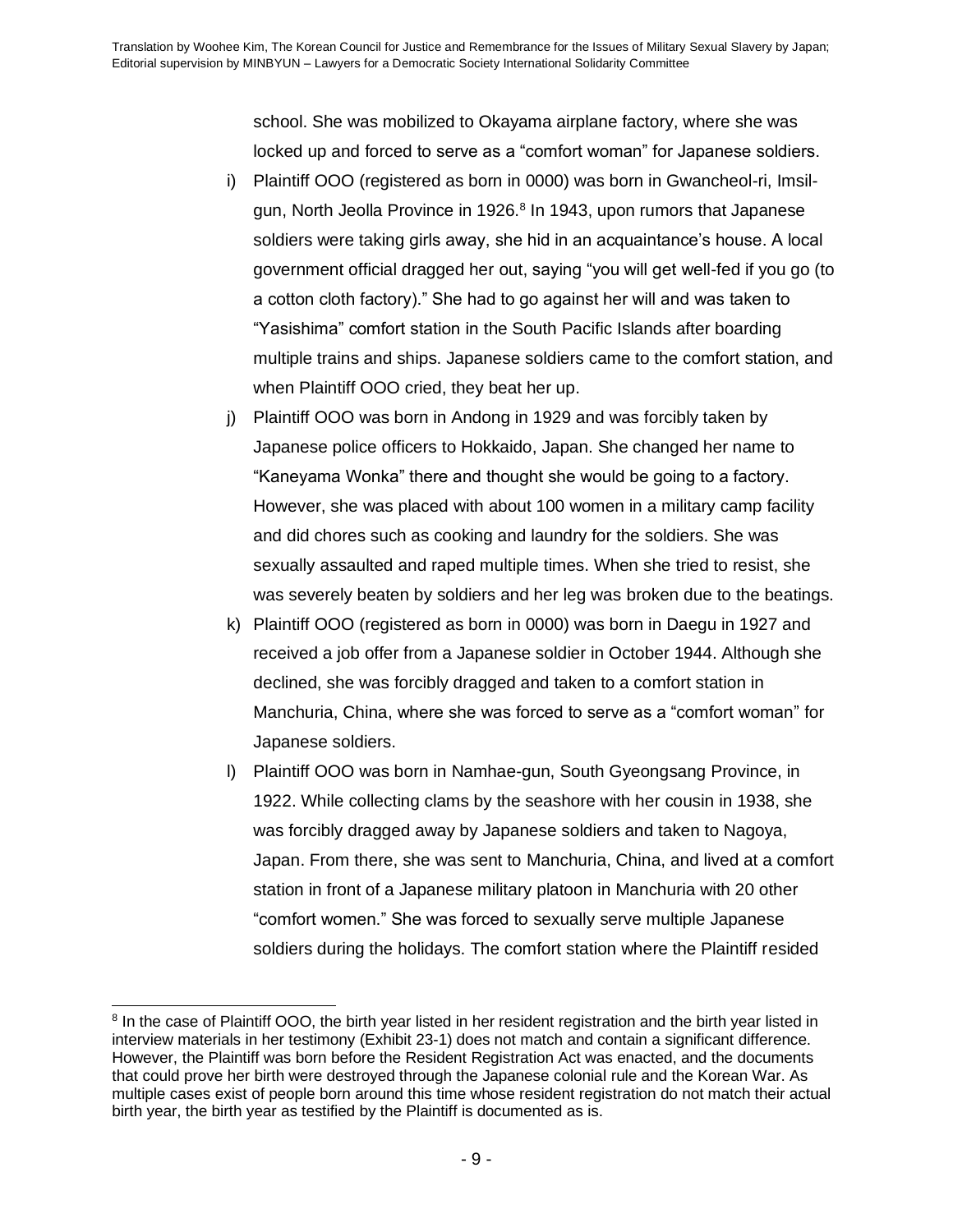was managed by Japanese military female soldiers. When "comfort women" ran away from the comfort stations, they were shot to death if captured.

m) Plaintiff OOO, OOO, OOO, OOO, OOO, OOO, OOO, OOO, OOO, OOO, OOO, OOO (hereinafter "the Plaintiffs") were each assigned a room in the comfort stations, which were group lodgings, received one or two meals a day, and underwent gynecological examination once a week by Japanese military doctors to check if they had sexually transmitted diseases. Sexually transmitted diseases and other gynecological illnesses would be treated but treatment for other illnesses was not provided at all. "Comfort women" suffering from infectious diseases such as dysentery were quarantined or abandoned.

Their meals were very poor, so they ate grass or mixed it with bean paste. They cleaned and wore old military uniforms used by Japanese soldiers. They were made objects of soldiers' sexual desires multiple times a day, and even more soldiers visited on the weekends. When the soldiers' demands were not met, they violently assaulted and seriously injured the women.

The managers at the comfort stations surveilled the "comfort women" to prevent them from fleeing. When the "comfort women" were sick or resisted and did not respond to the sexual demands of the Japanese soldiers, the managers would beat the "comfort women." When "comfort women" escaped, the Japanese military tracked them down and either killed them or dragged them back to the station. If "comfort women" succeeded in escaping, surveillance of the remaining "comfort women" became even more severe.

The Plaintiffs were not paid by the managers of comfort stations, and, even when they did, the money they received was only an insignificant amount.

### **C. The Lives of the Plaintiffs After the End of the War**

1) When the war ended, the Japanese military abandoned the "comfort women" in comfort stations and retreated. Plaintiffs wandered around the comfort station without knowing that the war was over and found themselves in the middle of battlefields, or had to perform all kinds of work to make ends meet. Most of the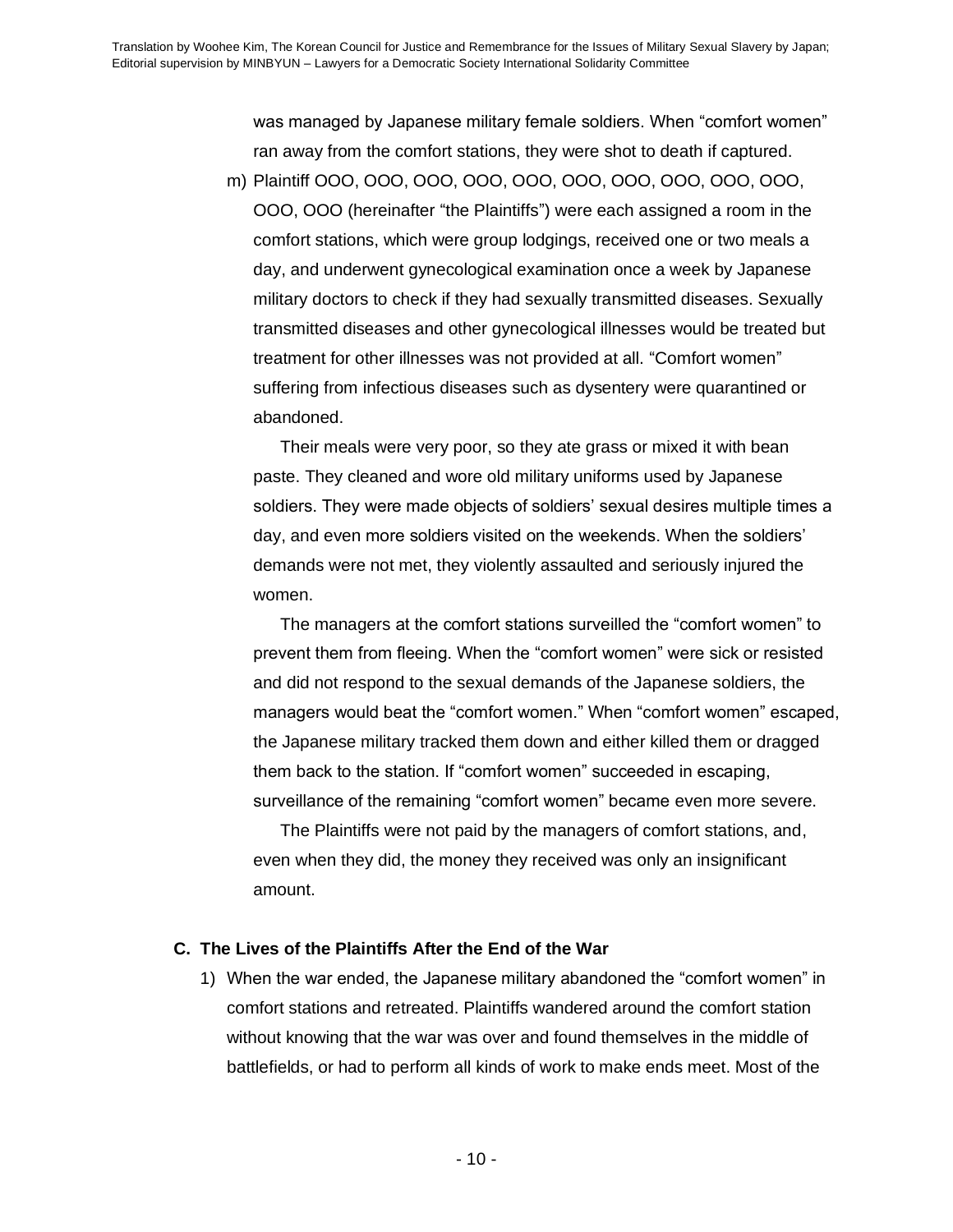Plaintiffs were not able to return home immediately and had to wander around in China and Japan.

- 2) The Plaintiffs either could not get married, or those who did were not able to maintain a stable marriage. Even when they managed to return home, their parents or family members regarded them with shame, leaving them unable to engage in normal social life. They also struggled with speaking about their past and many hid their "comfort women" history from their husbands and children. One Plaintiff's husband rebuked the Plaintiff after marriage for "not revealing that she was a 'comfort woman' before the marriage."
- 3) The Plaintiffs suffered physical damages from injuries, illnesses, and aftereffects of sexually transmitted diseases at the comfort stations. In addition to physical damages, they suffered from severe psychological damages and could not adjust to normal social activities, which left them unable to have stable jobs and in poverty.

# **D. International Conventions that Imperial Japan Had Signed by the End of the War**

- 1) The Convention with Respect to the Laws and Customs of War on Lands The Convention with Respect to the Laws and Customs of War on Lands was signed at the Hague Peace Conference in 1907. The Convention was ratified by Imperial Japan on December 13, 1911. Article 3 of the Convention stipulates that "a belligerent party which violates the provisions of the said Regulations shall, if the case demands, be liable to pay compensation. It shall be responsible for all acts committed by persons forming part of its armed forces," and Article 46 of its Annex of Regulations states "family honour and rights, the lives of persons, and private property, as well as religious convictions and practice, must be respected."
- 2) International Convention for the Suppression of the White Slave Traffic The International Convention for the Suppression of the White Slave Traffic<sup>9</sup>, ratified by Imperial Japan in 1925, states that "Whoever, in order to gratify the passions of another person, has procured, enticed, or led away, even with her consent, a woman or girl under age, for immoral purposes, shall be punished,

<sup>&</sup>lt;sup>9</sup> In Japan, the convention is also known as the "International Convention of Prohibition Against Trafficking of Women for Prostitution."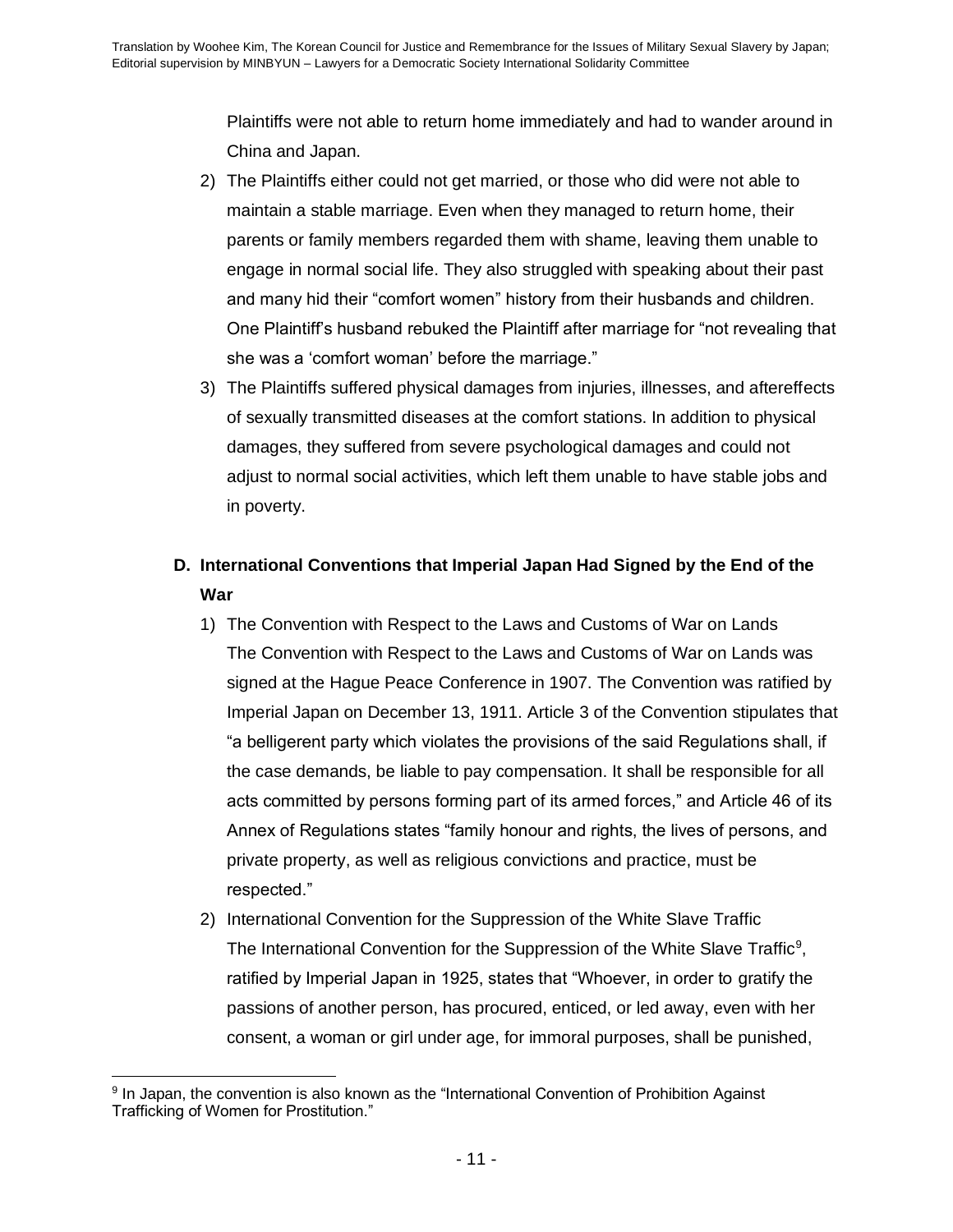notwithstanding that the various acts constituting the offence may have been committed in different countries."

3) International Convention for the Suppression of the Traffic in Women and Children

The League of Nations adopted the International Convention for the Suppression of the Traffic in Women and Children on September 30, 1921, and Imperial Japan ratified this convention in 1925 (reserving application to its colonies such as the Korean peninsula and Taiwan, and leased territory of Kwantung). According to this convention, any act of persuading, enticing, or kidnapping a woman younger than 21 years old for purposes of the sex industry that gratify the passions of another person, is a crime even with the consent of that person.

The League of Nations also adopted the Slavery Convention on September 25, 1926, and announced it on March 9, 1927. This convention defined slavery as "the status or condition of a person over whom any or all of the powers attaching to the right of ownership are exercised." It stipulated the complete abolition of slavery and prohibition of slave trade and forced labor, which developed into customary international law.

4) ILO Convention No. 29

The International Labour Organization adopted the ILO Convention No. 29 in 1930, and Imperial Japan ratified the convention on November 21, 1932. According to this convention, the signatories should abolish forced or compulsory labor within the shortest possible time and, during the transitional period, should exclude women completely from such labor, limit the period and time of such labor, provide reasonable wages and industrial compensation, and provide labor conditions that safeguard the health of the workers.

5) Penal Code of Imperial Japan

Article 226 of the Imperial Japan's Penal Code (Imperial Japan Law no. 45, passed in 1907, hereinafter the "Defendant's past Penal Code"), which was applied to the Korean peninsula at the time under the Korea-Japan Annexation Treaty, prohibited "kidnapping, enticement, or trafficking of other persons for the purpose of transporting them from one country to another."<sup>10</sup>

<sup>&</sup>lt;sup>10</sup> Article 226 of the current Japanese Penal Code also stipulates that "所在国外に移送する目的で、人を略取し、又は誘拐した者は、二年以上の有期懲役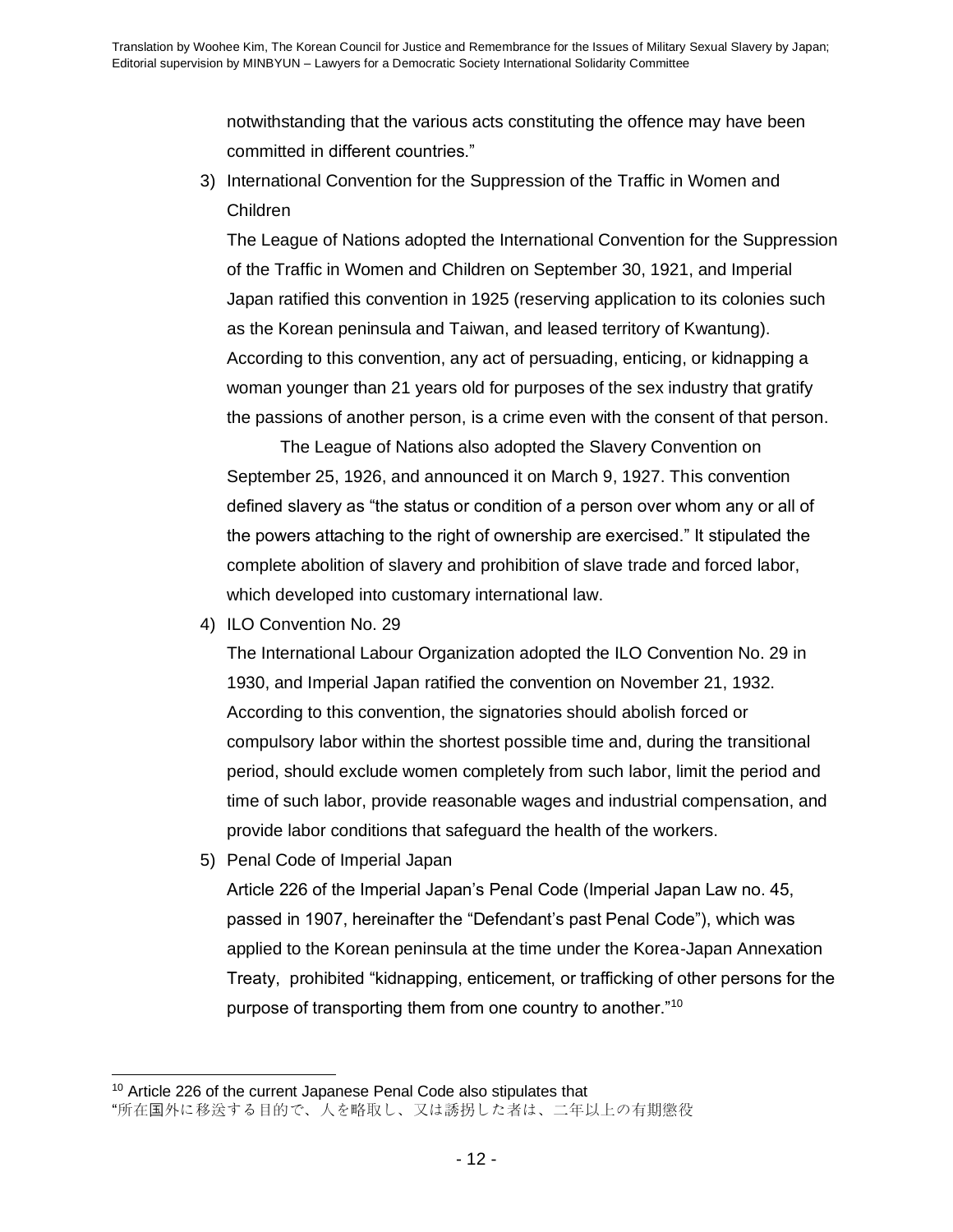### **E. Establishment of the Defendant**

Following the cessation of the Pacific War, the Constitution of Japan was promulgated on November 3, 1946, and the Defendant was established.

# **F. Agreement on War Issues Between the Republic of Korea and the Defendant After the End of the War**

1) Conclusion of the San Francisco Treaty

After the Asia-Pacific War ended, the Allied Forces including the United States and the United Kingdom, and the Defendant concluded a peace treaty to resolve the issue of post-war compensation (hereinafter the "San Francisco Treaty") in San Francisco on September 8, 1951. Article 4(a) of the San Francisco Treaty stipulated that "the disposition of property of Japan and of its nationals in the areas referred to in Article 2 [including Korea], and their claims, including debts, against the authorities presently administering such areas and the residents (including juridical persons) thereof, and the disposition in Japan of property of such authorities and residents, and of claims, including; debts, of such authorities and residents against. Japan and its nationals, shall be the subject of special arrangements between Japan and such authorities."

2) Conclusion of the Treaty on the Basic Relations between the Republic of Korea and the Defendant and its supplementary treaty After the San Francisco Treaty was concluded, the Government of Republic of Korea and the Government of the Defendant concluded the Treaty on the Basic Relations between the Republic of Korea and Japan and its supplementary treaty, the Agreement on the Settlement of Problems concerning Property and Claims and on Economic Co-operation between the Republic of Korea and Japan (hereinafter the 'Claims Agreement') on June 22, 1965. It was stipulated in Article I of the Claims Agreement that the Defendant shall supply to the Republic of Korea USD 300,000,000 on a non-repayable basis and USD 200,000,000 in loans over a period of ten years. In Article II, it was stipulated that "The Contracting Parties confirm that [the] problem concerning property, rights, and interests of the two Contracting Parties and their nationals (including juridical

に処する." (A person who captures or kidnaps a person for the purpose of transferring him/her to another country is subject to imprisonment for at least 2 years.)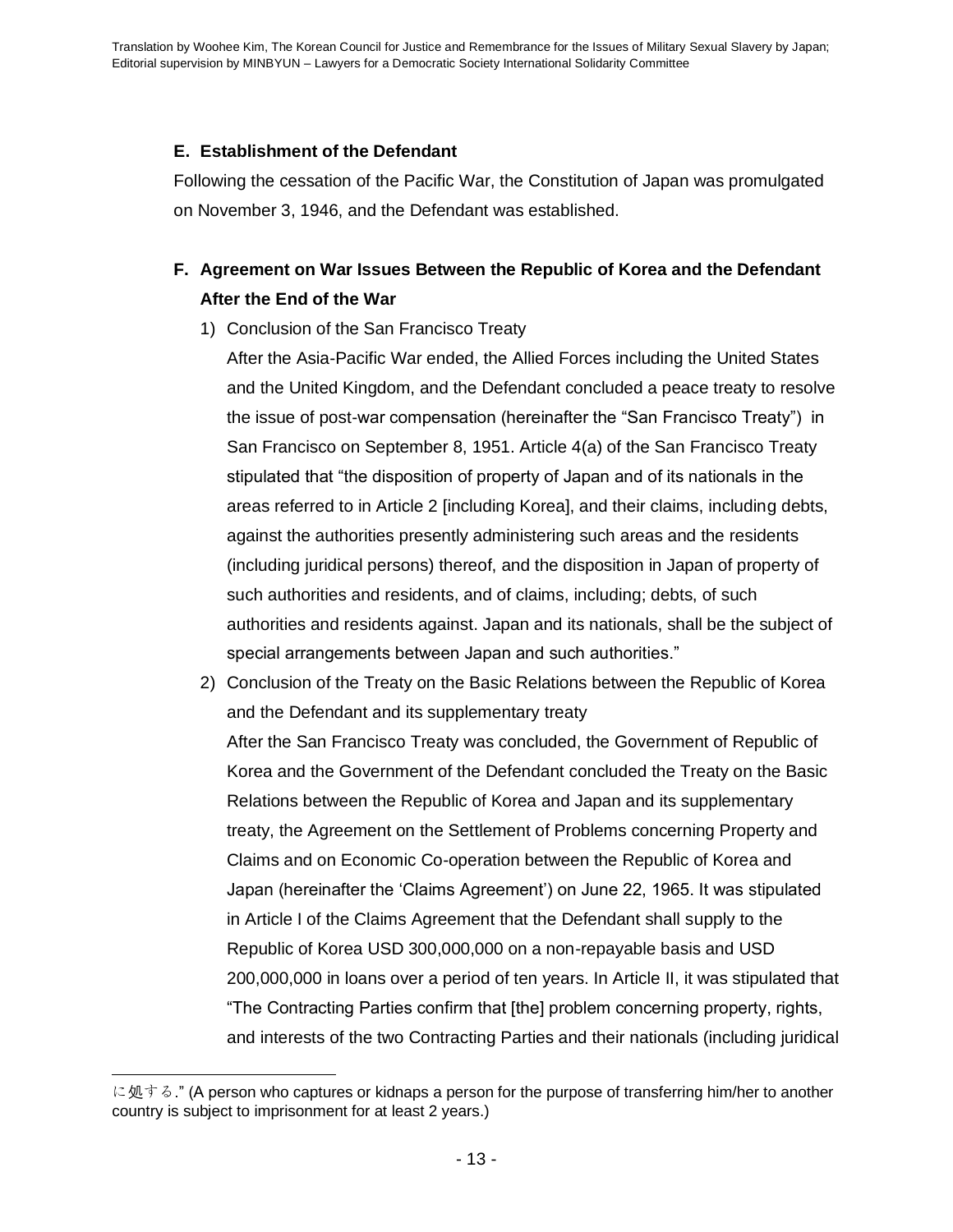persons) and concerning claims between the Contracting Parties and their nationals, including those provided for in Article IV, paragraph (a) of the Treaty of Peace with Japan signed at the city of San Francisco on September 8, 1951, is settled completely and finally."

The Claims Agreement was given consent to ratification by the Korean National Assembly on August 14, 1965, the House of Representatives of Japan on November 12, 1965, and the House of Councilors of Japan on December 11, 1965. The Claims Agreement was then promulgated in both countries around that time and entered into force on December 18, 1965, after the two countries exchanged instruments of ratification.

3) Measures taken by the Republic of Korea following the conclusion of the Claims Agreement

The Republic of Korea enacted the Act on the Operation and Management of the Claims Fund on February 19, 1966, to provide the basic framework necessary for using the funds paid under the Claims Agreement. Subsequently, the Act on the Declaration of Civilians' Claims Against Japan (hereinafter the "Claims Declaration Act") was enacted on January 19, 1971, to provide for matters necessary in collecting accurate evidence and information on civilians' rights to claim against Japan that would be subject to compensation. The Claims Declaration Act limited the eligibility to make a declaration to those who were "Korean citizens who had not lived in Japan between August 15, 1947, to June 22, 1965, and had claims against the Defendant and Japanese citizens before August 15, 1945, and had been recruited or conscripted by Japan as a soldier, an army civilian, or a laborer, and had died before August 15, 1945." "Comfort women" victims were not eligible under the Act.

## **G. Official Statement Made by the Defendant**

On August 4, 1993, Japan's Chief Cabinet Secretary Yohei Kono announced the following statement.

The Government of Japan has been conducting a study on the issue of wartime "comfort women" since December 1991. I wish to announce the findings as a result of that study.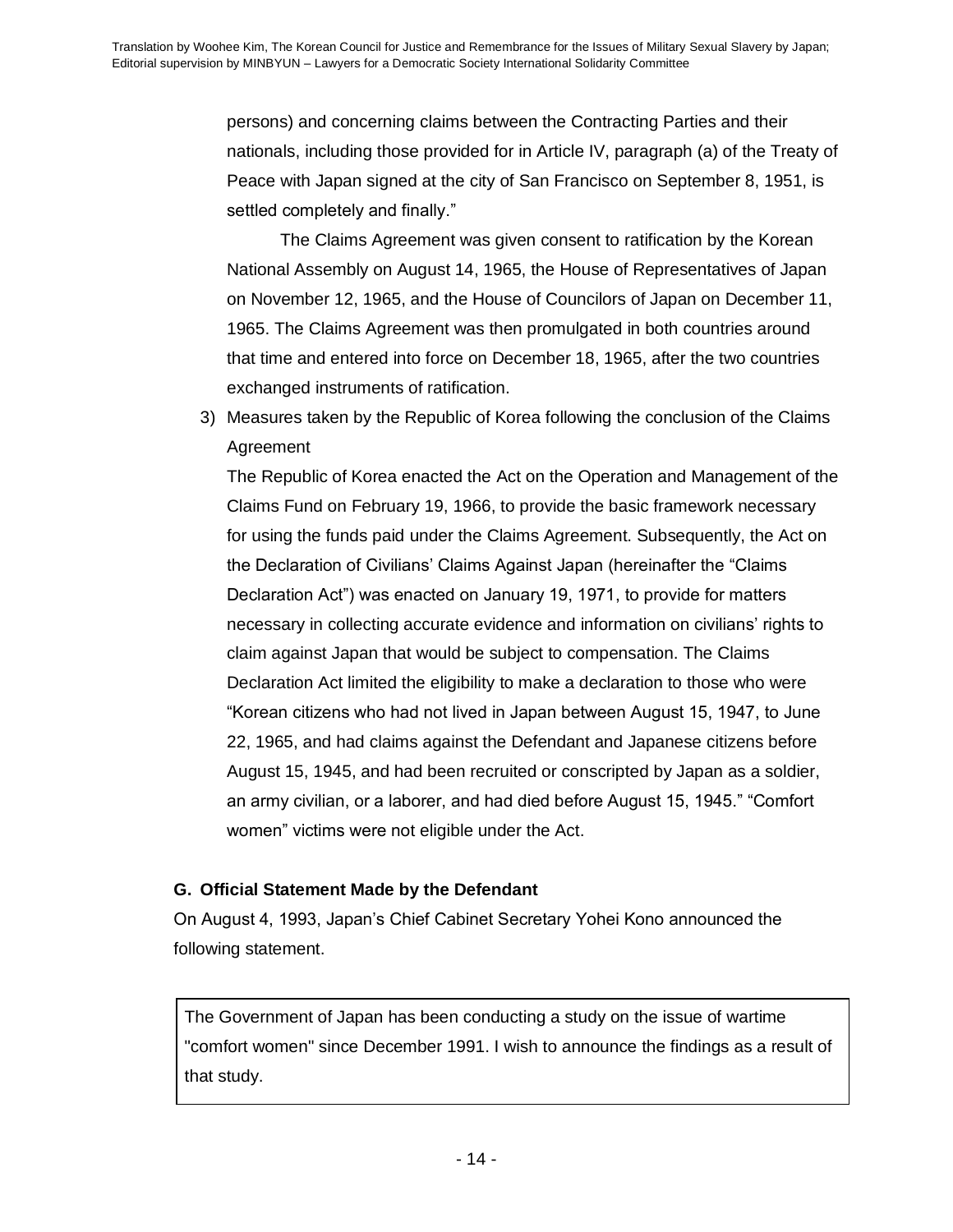As a result of the study which indicates that comfort stations were operated in extensive areas for long periods, it is apparent that there existed a great number of comfort women. Comfort stations were operated in response to the request of the military authorities of the day. The then Japanese military was, directly or indirectly, involved in the establishment and management of the comfort stations and the transfer of comfort women. The recruitment of the comfort women was conducted mainly by private recruiters who acted in response to the request of the military. The Government study has revealed that in many cases they were recruited against their own will, through coaxing, coercion, etc., and that, at times, administrative/military personnel directly took part in the recruitments. They lived in misery at comfort stations under a coercive atmosphere.

As to the origin of those comfort women who were transferred to the war areas, excluding those from Japan, those from the Korean Peninsula accounted for a large part. The Korean Peninsula was under Japanese rule in those days, and their recruitment, transfer, control, etc., were conducted generally against their will, through coaxing, coercion, etc.

Undeniably, this was an act, with the involvement of the military authorities of the day, that severely injured the honor and dignity of many women. The Government of Japan would like to take this opportunity once again to extend its sincere apologies and remorse to all those, irrespective of place of origin, who suffered immeasurable pain and incurable physical and psychological wounds as comfort women.

It is incumbent upon us, the Government of Japan, to continue to consider seriously, while listening to the views of learned circles, how best we can express this sentiment.

We shall face squarely the historical facts as described above instead of evading them, and take them to heart as lessons of history. We hereby reiterate our firm determination never to repeat the same mistake by forever engraving such issues in our memories through the study and teaching of history.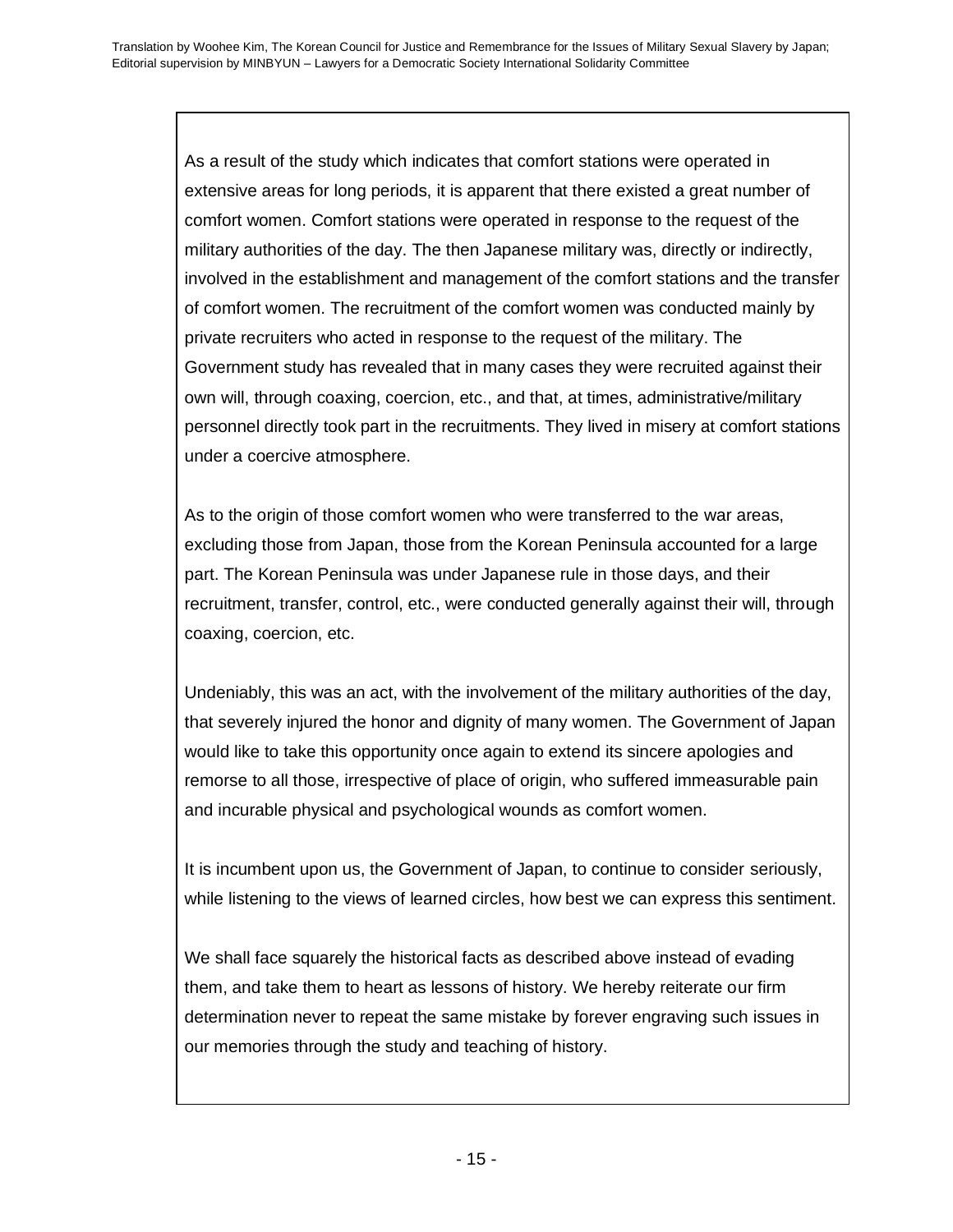As actions have been brought to court in Japan and interests have been shown in this issue outside Japan, the Government of Japan shall continue to pay full attention to this matter, including private research related thereto.

### **H. Additional Measures Taken by the Republic of Korea and the Defendant**

- 1) The Republic of Korea enacted the Act on Livelihood Stability and Commemorative Projects, Etc., for Sexual Slavery Victims Drafted for the Japanese Imperial Army<sup>11</sup> on June 11, 1993, and has provided subsidies for livelihood stability to "comfort women" victims.
- 2) In a statement made by Prime Minister Tomiichi Murayama on August 31, 1994, the Defendant expressed the stance that the Government of the Defendant could provide individual consolation money or settlement money in a humanitarian perspective based on moral responsibility for the violation of the honor and dignity of military "comfort women" victims, and that it shall not be on the government level but on the private level such as raising fund for the development of women in Asia.
- 3) The Republic of Korea publicly disclosed a part of the documents related to the Claims Agreement around January 2005. The Joint Committee of Private and Public Sectors on Follow-up Measures for the Public Disclosure of the Korea-Japan Conference Documents (hereinafter the "Joint Private-Public Committee"), which was formed thereafter, issued an official opinion on August 26, 2005, that can be summarized as follows: (i) the purpose of the Claims Agreement was not to seek claim reparation from Japan for its colonial domination but rather to resolve the financial and civil credit-debt relations between Korea and Japan in accordance with Article 4 of the San Francisco Treaty; (ii) the unlawful acts against humanity such as the Japanese military "comfort women" issues, in which the Japanese Government, military, and other state powers were involved, cannot be deemed to have been resolved by the Claims Agreement, and the Japanese Government is still legally liable therefor; and (iii) the issues regarding the Korean nationals in Sakhalin and the victims of atomic bombs were not

<sup>&</sup>lt;sup>11</sup> The title of the Act has since changed to the Act on Protection, Support, and Commemorative Projects for Sexual Slavery Victims for the Japanese Imperial Army. It is also known as the "Comfort Women Victim Act."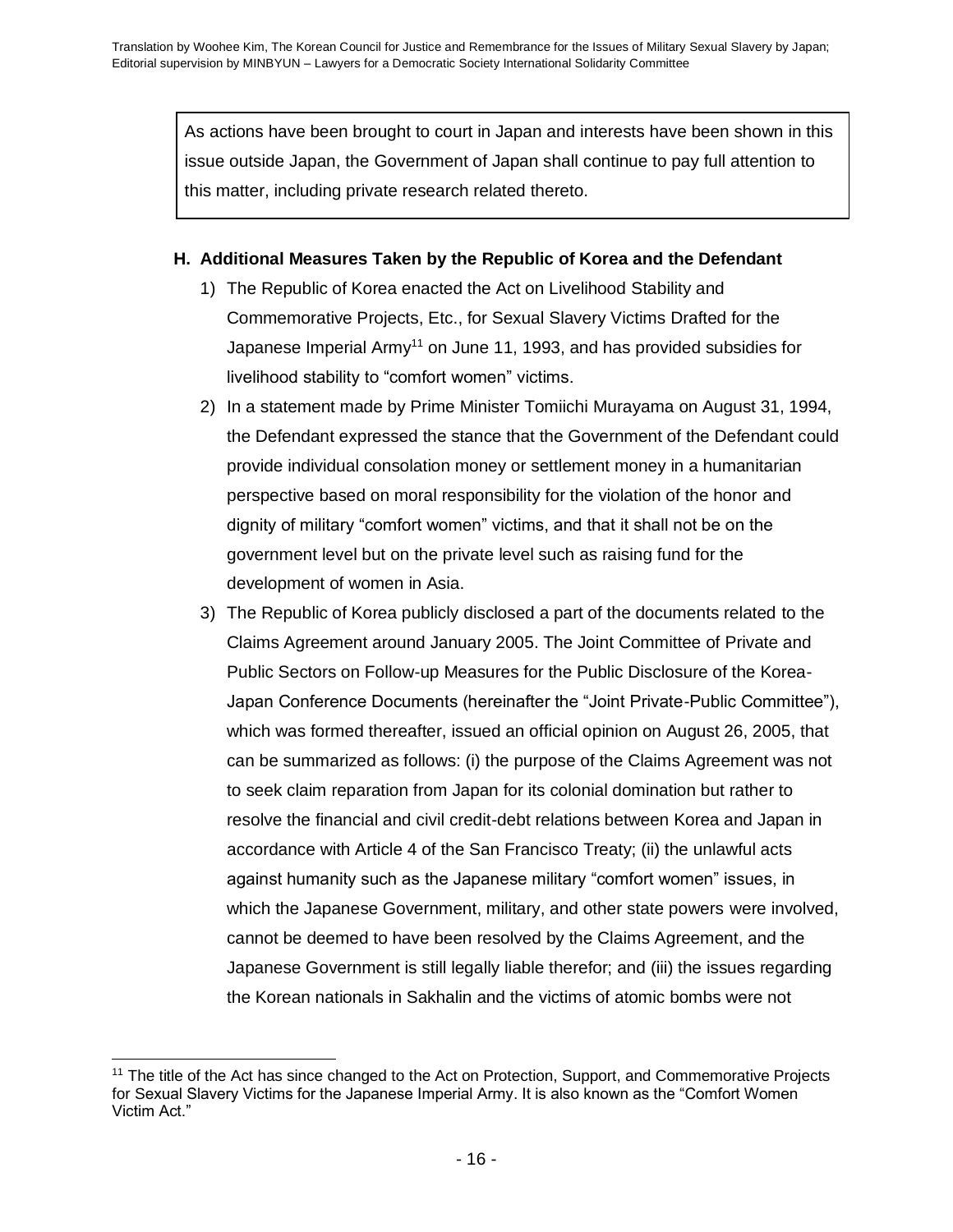covered by the Claims Agreement either. The official opinion includes the following:

- At the time of the Korea-Japan negotiations, the Government of the Republic of Korea requested political compensation based on the "historical fact of losses from affliction," as the Japanese Government did not concede legal reparation/compensation for the forced mobilization. It would be fair to deem that this request was reflected in the amount of funds that the two countries calculated to be given in grants.
- The USD 300 million that Korea received from Japan in grants based on the Claims Agreement should be deemed to comprehensively take into account individual property rights (insurances, bank deposits, etc.), the claims held by the Government of the Republic of Korea as a state including the claims of the Japanese Government-General of Korea against Japan, and the funds to resolve the issue of compensating the losses incurred from forced mobilization.
- Since the Claims Agreement was agreed upon by settling on a lump sum amount through political negotiation rather than determining the amount for each item of right to claim, it is difficult to approximate the amount received under each item. It appears, however, that the Government of the Republic of Korea has the ethical responsibility to use a considerable portion of the funds that it received in grants to provide relief to the victims of forced mobilization.
- $\bigcirc$  It appears that, from an ethical point of view, the compensation given to the victims by the Government of the Republic of Korea in the year 1975 was insufficient, as such compensation, among others, excluded those who were physically injured during the forced mobilization from the scope of persons that received compensation.

## **I. 2015 Agreement on the Japanese Military "Comfort Women" Issue**

1) The Government of the Republic of Korea and the Government of the Defendant held a joint press conference on December 28, 2015, to announce the following agreement regarding the Japanese military "comfort women" victims.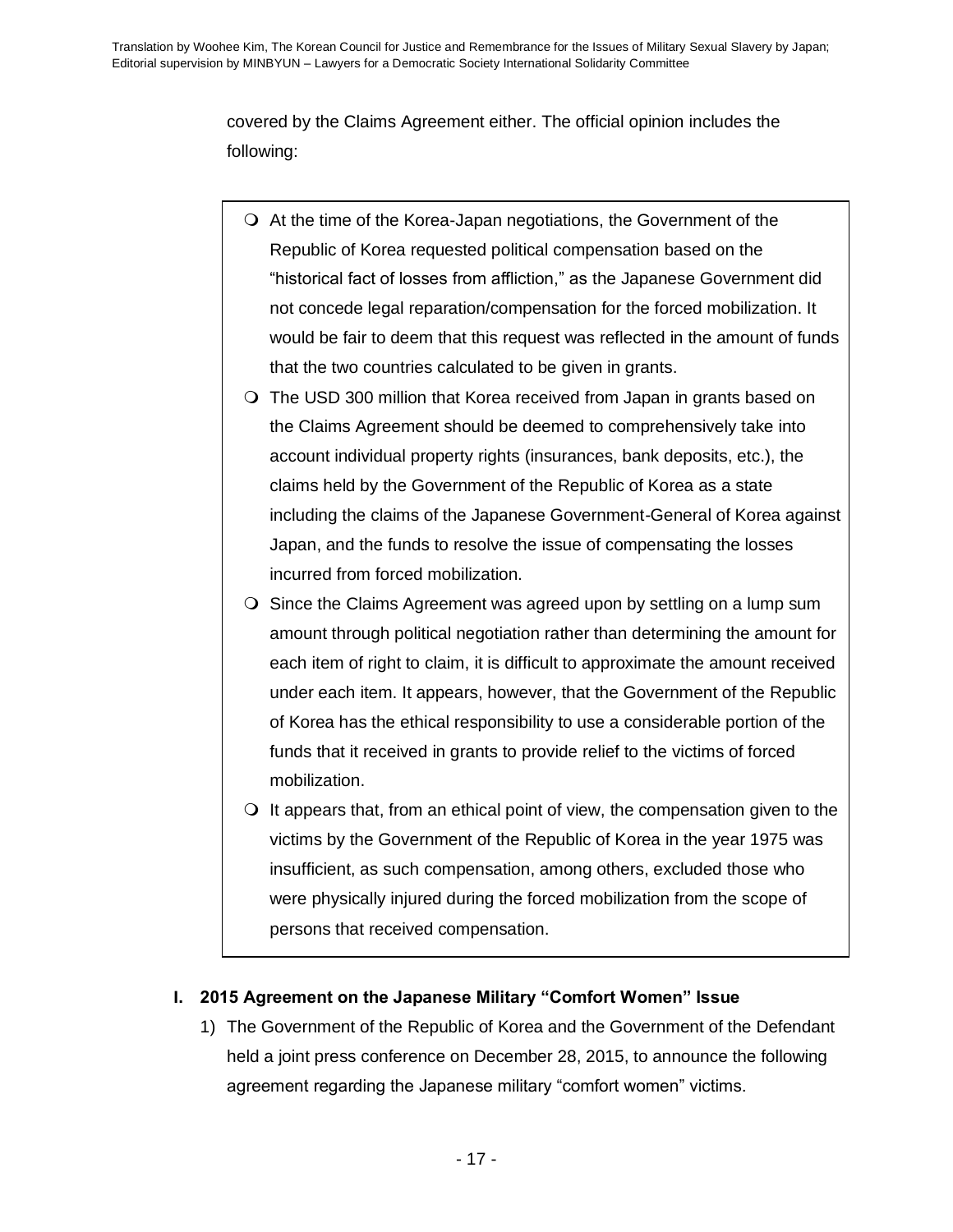### (Government of the Defendant)

- ① The issue of "comfort women" was a matter which, with the involvement of the military authorities of the day, severely injured the honor and dignity of many women. In this regard, the Government of Japan painfully acknowledges its responsibility. Prime Minister Abe, in his capacity as Prime Minister of Japan, expresses a new sincere apologies and remorse from the bottom of his heart to all those who suffered immeasurable pain and incurable physical and psychological wounds as "comfort women."
- ② The Government of Japan has treated this issue with all seriousness, and on the basis of such experience, will take measures with its own budget to heal the psychological wounds of all the former "comfort women." More specifically, the Government of the Republic of Korea will establish a foundation for the purpose of providing assistance to the former "comfort women." The Government of Japan will contribute from its budget a lump sum funding to this foundation. The Governments of Korea and Japan will cooperate to implement programs to restore the honor and dignity and to heal the psychological wounds of all the former "comfort women."
- ③ Along with what was stated above, the Government of Japan confirms that through today's statement, this issue will be finally and irreversibly resolved on the condition that the above-mentioned measures are faithfully implemented. Also, the Government of Japan, along with the Government of the Republic of Korea, will refrain from mutual reprobation and criticism in international forums, including at the United Nations in the future.

## (Government of the Republic of Korea)

① The Government of the Republic of Korea takes note of the statement by the Government of Japan and the measures leading up to the statement, and, along with the Government of Japan, confirms that through today's statement, this issue will be finally and irreversibly resolved on the condition that the above-mentioned measures stated by the Government of Japan are faithfully implemented. The Government of the Republic of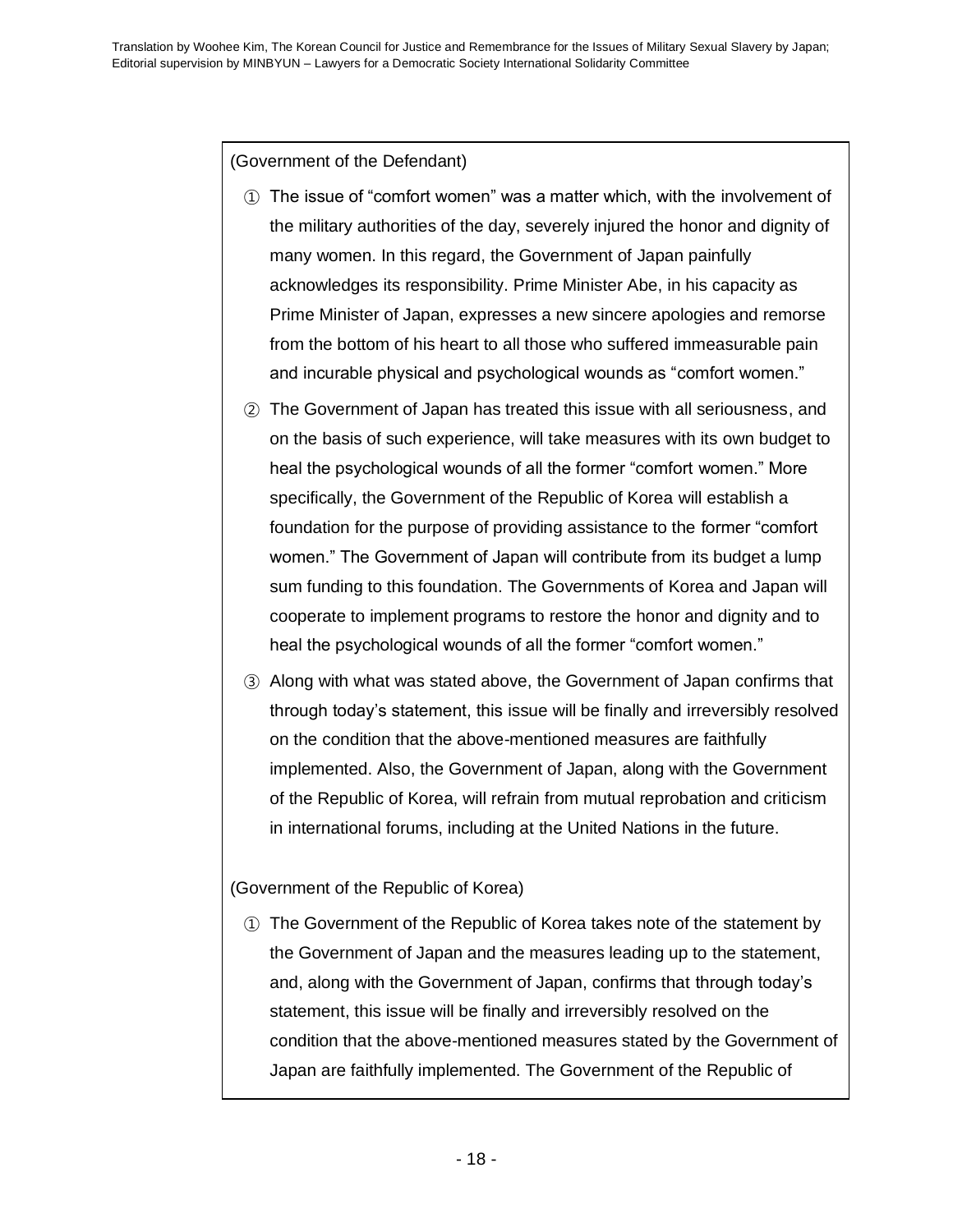Korea will cooperate in the measures to be taken by the Government of Japan.

- ② The Government of the Republic of Korea is aware of the concern of the Government of Japan over the memorial statue placed in front of the Embassy of Japan in Seoul with respect to the maintenance of the peacefulness and respectability of its mission, and will make efforts to appropriately address the concern, including through consultations with relevant groups on possible responses.
- ③ The Government of the Republic of Korea, along with the Government of Japan, will refrain from mutual reprobation and criticism in international forums, including at the United Nations in the future, on the condition that the measures stated by the Government of Japan are faithfully implemented.
- 2) On July 28, 2016, the Reconciliation and Healing Foundation was established with money contributed in full from the Defendant's budget. Some of the money was provided as subsidies to applicants among surviving victims or bereaved families of deceased victims.

# **J. The Determination and Registration of the Plaintiffs as Persons Eligible for Livelihood Stability Support as per the Comfort Women Victim Act**

The Plaintiffs were determined and registered as persons eligible for livelihood stability support by the Minister of Gender Equality and Family after deliberation by the Deliberation Committee based on the Comfort Women Victim Act between 1993 and 2001.

## **K. Death of Several Plaintiffs and Subsequent Successions**

During the course of this lawsuit, the Plaintiff OOO passed away on June 8, 2014; the Plaintiff OOO on July 23, 2017; the Plaintiff OOO on December 5, 2018; the Plaintiff OOO on July 10, 2016; the Plaintiff OOO on February 14, 2018; the Plaintiff OOO on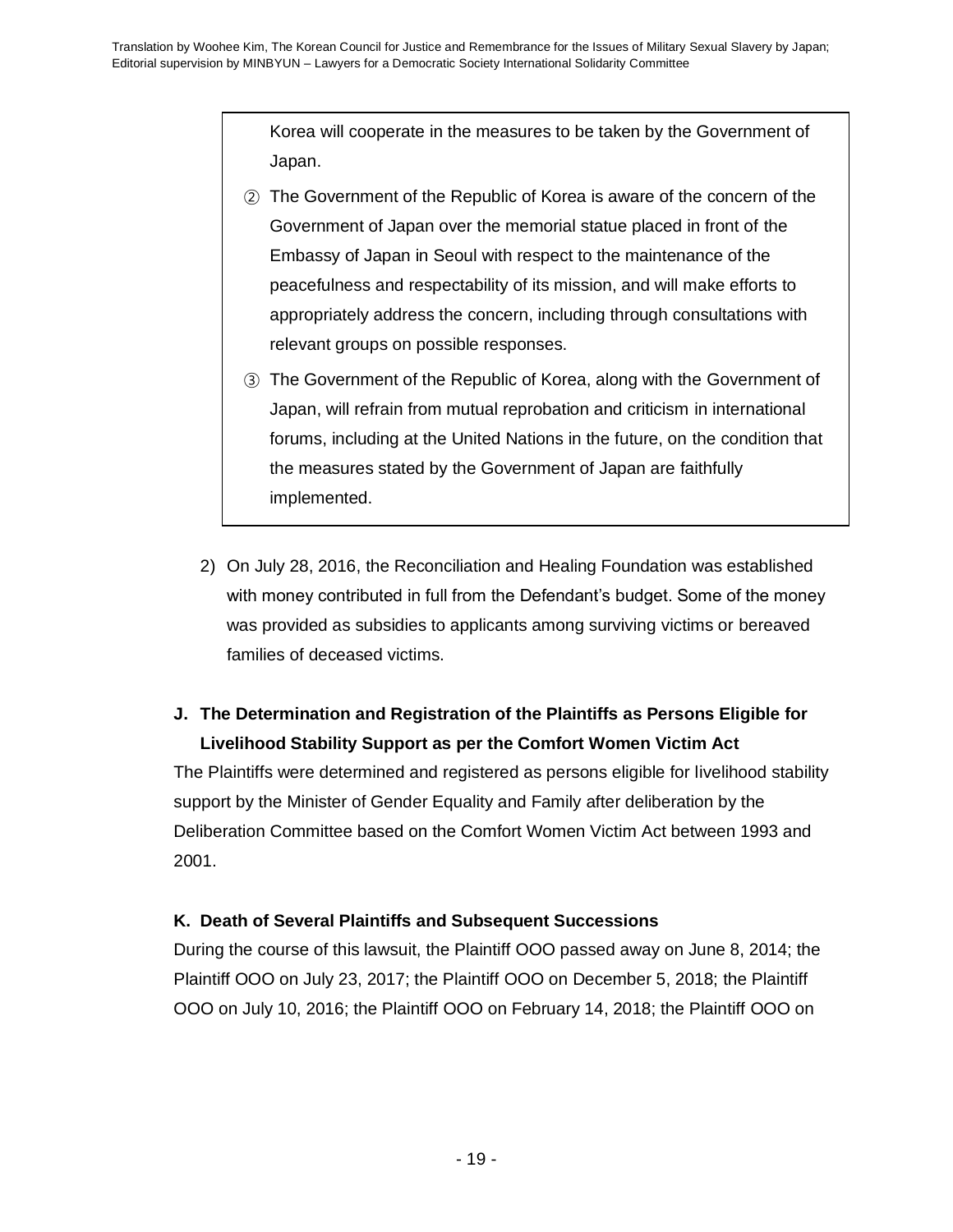June 11, 2015; and the Plaintiff OOO on December 6. 2016, respectively.<sup>12</sup> The child of the Plaintiff OOO succeeded the litigation.

[Reason for Recognition] Exhibit 2, 4, 5 to 7, and 13 to 23 (with branch number), salient facts in this court, and whole purport of pleadings

## **2. The Plaintiffs' Arguments**

The Plaintiffs are victims of the "comfort women" system, which had been systematically planned and operated by Imperial Japan during the war of aggression. Imperial Japan organized and operated the "comfort women" system to carry out its war of aggression during the Second World War. In need of "comfort women," Imperial Japan abducted the Plaintiffs from the Korean peninsula, which was under its colonial rule at the time, and forcibly transported them out of the peninsula. The abducted Plaintiffs were confined in comfort stations and exposed to constant violence, torture, and sexual assaults. The Plaintiffs were never paid proper wages or stipends throughout the process. It is clear that such series of acts (hereinafter collectively referred to as "the acts of this case") is illegal, and had inflicted serious physical and psychological damages to the Plaintiffs. As such, the Defendant, the successor of Imperial Japan, should recompense 100,000,000 KRW as part of solatium.

## **3. Assessment on Jurisdiction (Applicability of State Immunity)**

## **A. International Law Trends Regarding State Immunity**

1) Traditional international legal theory on state immunity State immunity or sovereign immunity (hereinafter collectively referred to as "state immunity") is a customary international law which explains that domestic courts do not have jurisdiction over lawsuits against foreign countries and the state is not compelled to foreign jurisdiction over its actions and property. State immunity is based on the basic principle of the state that all countries with sovereignty are equal and independent from each other or the principle of '*par in parem non habet imperium* (equals do not have authority over one another)'. The concept of state immunity was widely supported until the end of the 19th century

 $12$  When a party dies but the litigation process is not suspended due to the presence of an attorney (Article 238, Article 233 (1) of the Civil Procedure Act), in principle, no issue of litigation succession will arise and the attorney shall perform the litigation for all successors. Even if the judgment marks the name of the deceased for the party in the case, the judgment becomes effective for all successors (see Supreme Court Decision 94Da54160, September 26, 1995, etc.).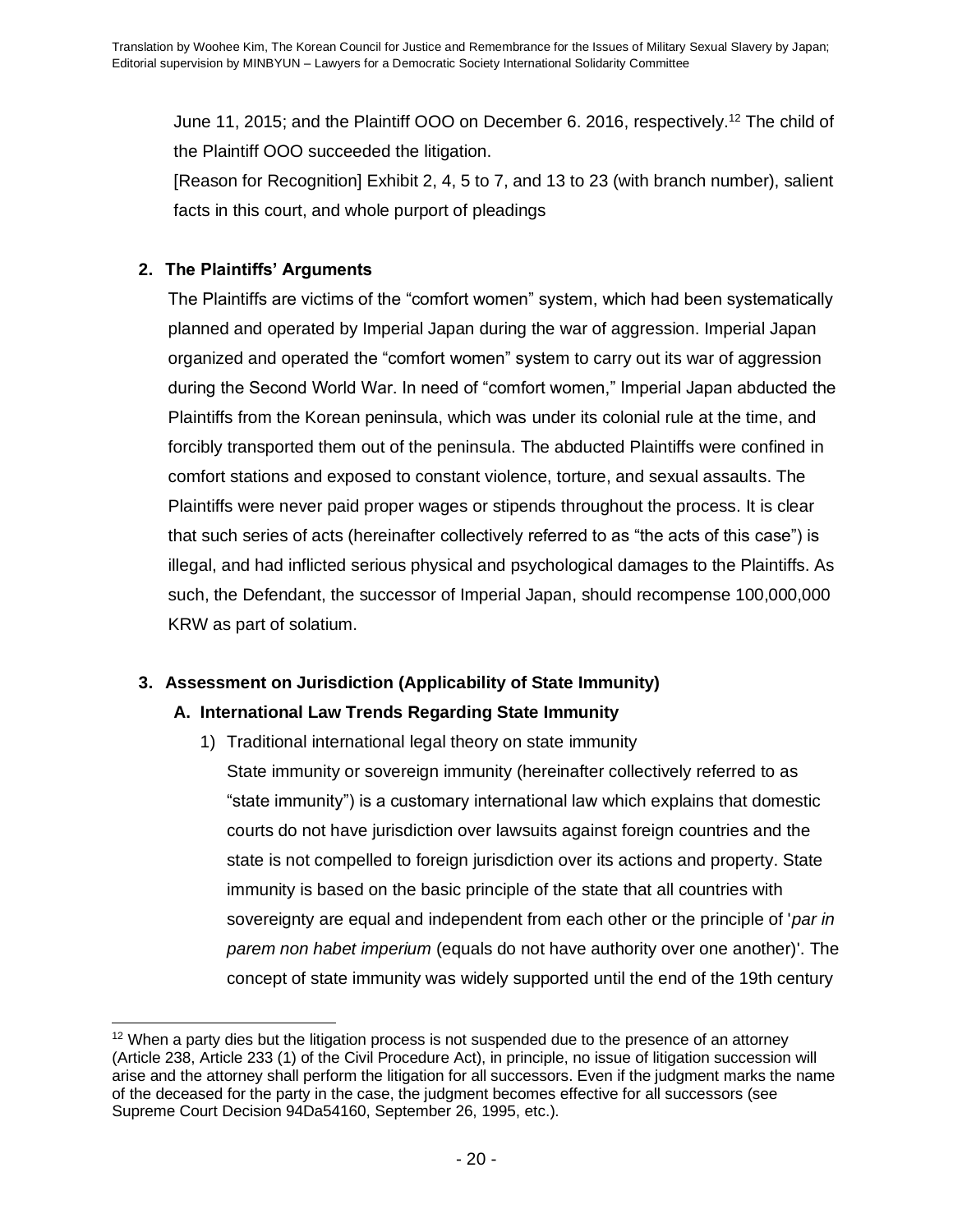for reasons such as the need for the state to maintain amicable relations by acknowledging foreign authorities from the viewpoint of reciprocity as a result of the principle of sovereign equality.

- 2) The rise of restrictive (relative) doctrine of state immunity
	- Since the end of the 19th century, a more restrictive approach was used to the concept of state immunity, and many countries have established domestic laws or have signed treaties stating that state immunity does not apply to judicial and commercial activities. Academic theories arguing that state immunity should not be recognized when a lawsuit is filed for crimes against humanity or human rights have also emerged.

# **B. Assessment on Whether the Acts of This Case Falls Within the Jurisdiction of the Courts of the Republic of Korea as Private Legal Acts**

- 1) Relevant legal principles
	- a) Judgments of the Supreme Court of Korea

According to customary international law, in principle, the sovereign acts of a state would be exempted from the jurisdiction of other states. However, current international law and customs do not exempt the private legal acts of a state from the jurisdiction of another state. Thus, in regard to a private legal act by a foreign country taking place within the territory of Korea, the courts of Korea can generally exercise jurisdiction with the foreign country as a defendant, except when there are special circumstances such as the private legal act in question falling under the scope of or bearing close relation to the sovereignty of the foreign country, thus posing the risk of unfairly interfering with the sovereignty of the foreign country (*see* Supreme Court en banc Decision No. 97Da39216, December 17, 1998, Supreme Court Decision No. 2009Da16766, December 13, 2011, etc.).

b) Decision of the Constitutional Court

As per customary international law, private legal acts that do not belong to the sovereign acts of a state are not exempt from the jurisdiction of another state (*see* Constitutional Court en banc Decision No. 2016Hun-Ba388, May 25, 2017).

2) Assessment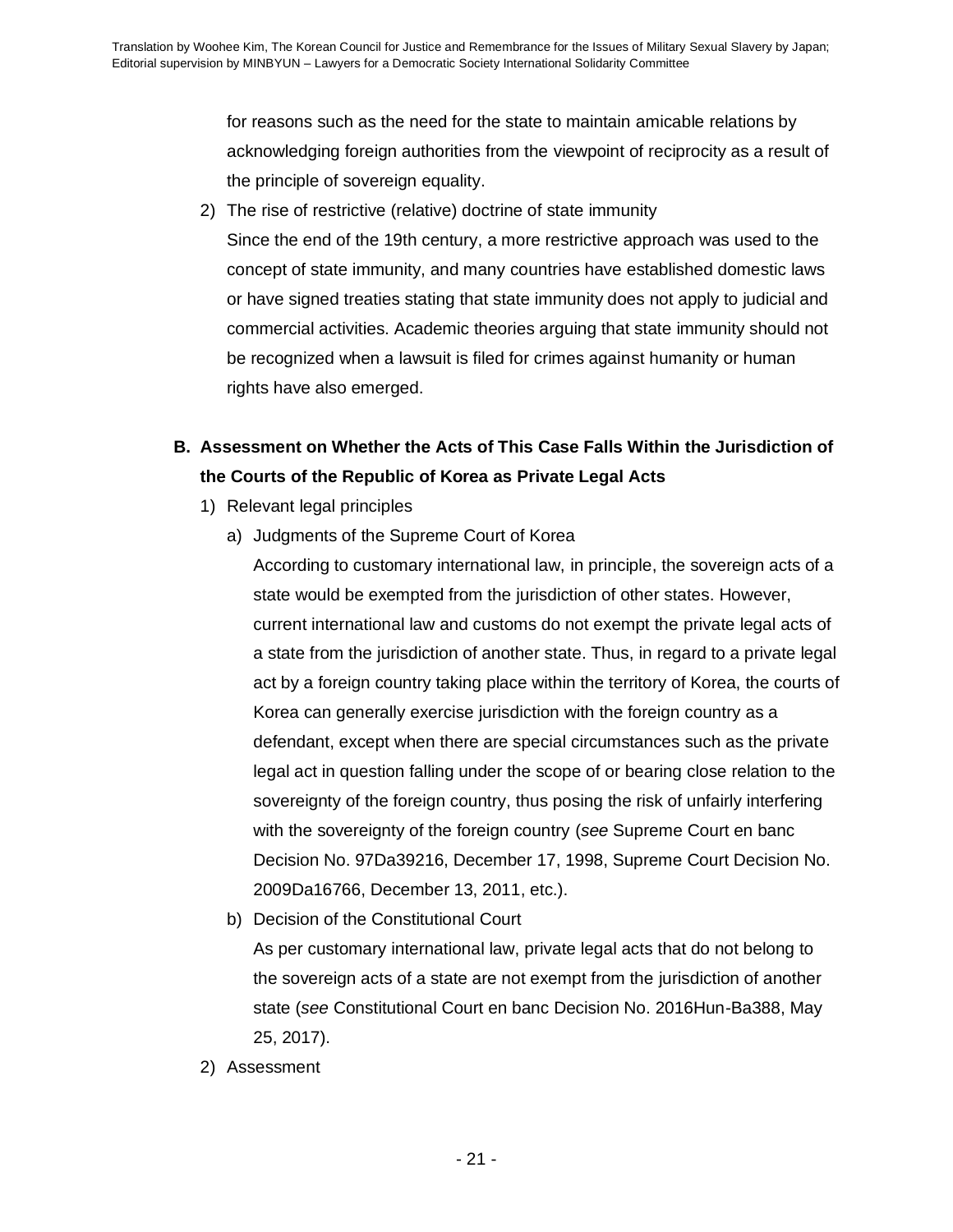The Plaintiffs are demanding indemnification of damages inflicted upon them due to the acts of this case. As such, this section first examines whether the acts of this case are private legal acts that are not exempt from jurisdiction.

Private operators were involved in some of the acts of this case argued by the Plaintiffs, and as such, some commercial benefits may have been accrued by private operators. However, the acts of this case should not be deemed as commercial or private legal acts, but rather as sovereign acts, as the acts have the following characteristics argued by the Plaintiffs:<sup>13</sup>

- ① The purpose of Imperial Japan in the acts of this case seems to be the physical and emotional comfort of Japanese soldiers and the effective command and control of the military. A state's act of possessing and commanding of the military is one of the most clear *acta jure imperii* of a state.
- ② In the acts of this case as argued by the Plaintiffs, several state agencies other than the military were involved. The above state agencies did not act on an equal footing with others for the purpose of achieving profits as private economic entities.
- ③ Underlying the acts of this case were readjustment of laws and allocations of budget based on policy decisions of the then Government of Imperial Japan.

## **C. Assessment on the Jurisdiction of Sovereign Activity**

1) The premise of the discussion

As the written laws of the Republic of Korea have not stipulated exceptions to state immunity and the Republic of Korea has not ratified international conventions or concluded treaties with the Defendant regarding this issue, the jurisdiction of the courts of the Republic of Korea shall be determined in

<sup>&</sup>lt;sup>13</sup> The United States Washington D.C. Federal District Court judgment (Hwang Geum Joo v. Japan 172 F. Supp 2d 52, 2001) ruled that the Defendant's activities argued by the "comfort women" are not commercial activity, and that even if the Japanese military had paid for sexual service, this is insufficient to justify characterizing the challenged conduct as commercial in nature. Rather, it was judged that the conduct was an abuse of the Defendant's military power that was "peculiarly sovereign in nature." Such decision was made in regards to the Plaintiff's argument that "comfort women" including Hwang Geum Joo were "taken" from Korea which was occupied by Japan, and "pursuant to a premeditated master plan," which "was planned, ordered, established, and controlled by Japan for the benefit of its soldiers and certain others," the Plaintiffs resided in buildings that "were either appropriated by the Japanese military or makeshift constructions built by the army specifically to house 'comfort women'" to force them into sexual slavery of the Japanese military.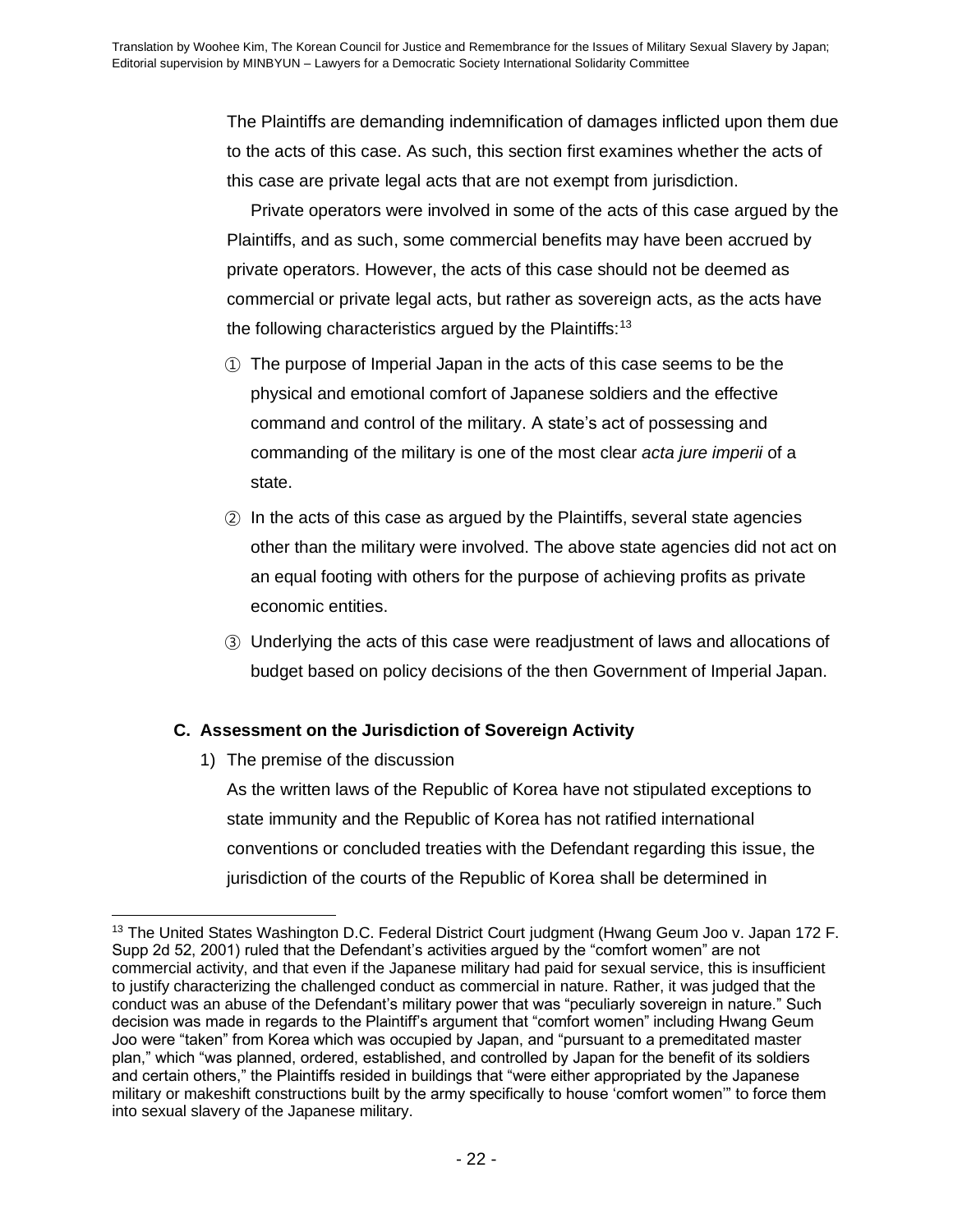accordance with the customary international law. Therefore, international trends regarding state immunity are examined for assessment on the matter.

- 2) International conventions and legislative trends in various countries regarding state immunity
	- a) International conventions regarding state immunity

States in the European Community concluded the European Convention on State Immunity (hereinafter the "European Convention") on May 16, 1972, and the United Nations General Assembly adopted the United Nations Convention on Jurisdictional Immunities of States and Their Property (hereinafter the "UN Convention") on December 2, 2004, based on the discussions of UN International Law Commission (ILC). The European Convention<sup>14</sup> and the UN Convention<sup>15</sup> stipulate that state immunity cannot be invoked in exceptional cases.

b) Legislative trends in various countries

The United States enacted the Foreign Sovereign Immunities Act (FSIA) in 1976, which stipulates that foreign states shall not be immune from jurisdiction in cases related to commercial activities, proceedings related to property taken in violation of international law, proceedings related to rights in property in the United States acquired by succession or gift or rights in immovable property situated in the United States, cases in which money

<sup>&</sup>lt;sup>14</sup> The European Convention listed the following reasons for which states cannot claim immunity:  $(1)$  if the proceedings relate to an obligation of the State, which, by virtue of a contract, falls to be discharged in the territory of the State of the forum,  $(2)$  if the proceedings relate to a contract of employment between the State and an individual where the work has to be performed on the territory of the State of the forum, ③ if the proceedings relate to participation in a company, association or other legal entity having its seat, registered office or principal place of business on the territory of the State of the forum,  $\overline{4}$ ) if the proceedings relate to an office, agency or other establishment through which it engages in an industrial, commercial or financial activity on the territory of the State of the forum, ⑤ if the proceedings relate to intangible property rights on the territory of the State of the forum, ⑥ if the proceedings relate to tortious acts on the territory of the State of the forum,  $(7)$  if the proceedings relate to the validity of arbitration agreements that has taken or will take place on the territory of the State of the forum. <sup>15</sup> The UN Convention listed the following reasons for which states cannot claim immunity:  $\Omega$ commercial transactions, ② contracts of employment, ③ death, physical injuries and damage to property

<sup>(</sup>the full text of Article 12 is as follows: Unless otherwise agreed between the States concerned, a State cannot invoke immunity from jurisdiction before a court of another State which is otherwise competent in a proceeding which relates to pecuniary compensation for death or injury to the person, or damage to or loss of tangible property, caused by an act or omission which is alleged to be attributable to the State, if the act or omission occurred in whole or in part in the territory of that other State and if the author of the act or omission was present in that territory at the time of the act or omission.),  $\left(4\right)$  ownership, possession, and use of property, ⑤ intellectual and industrial property rights, ⑥ participation in companies or other collective bodies,  $(7)$  ships owned or operated by a State,  $(8)$  effect of an arbitration agreement.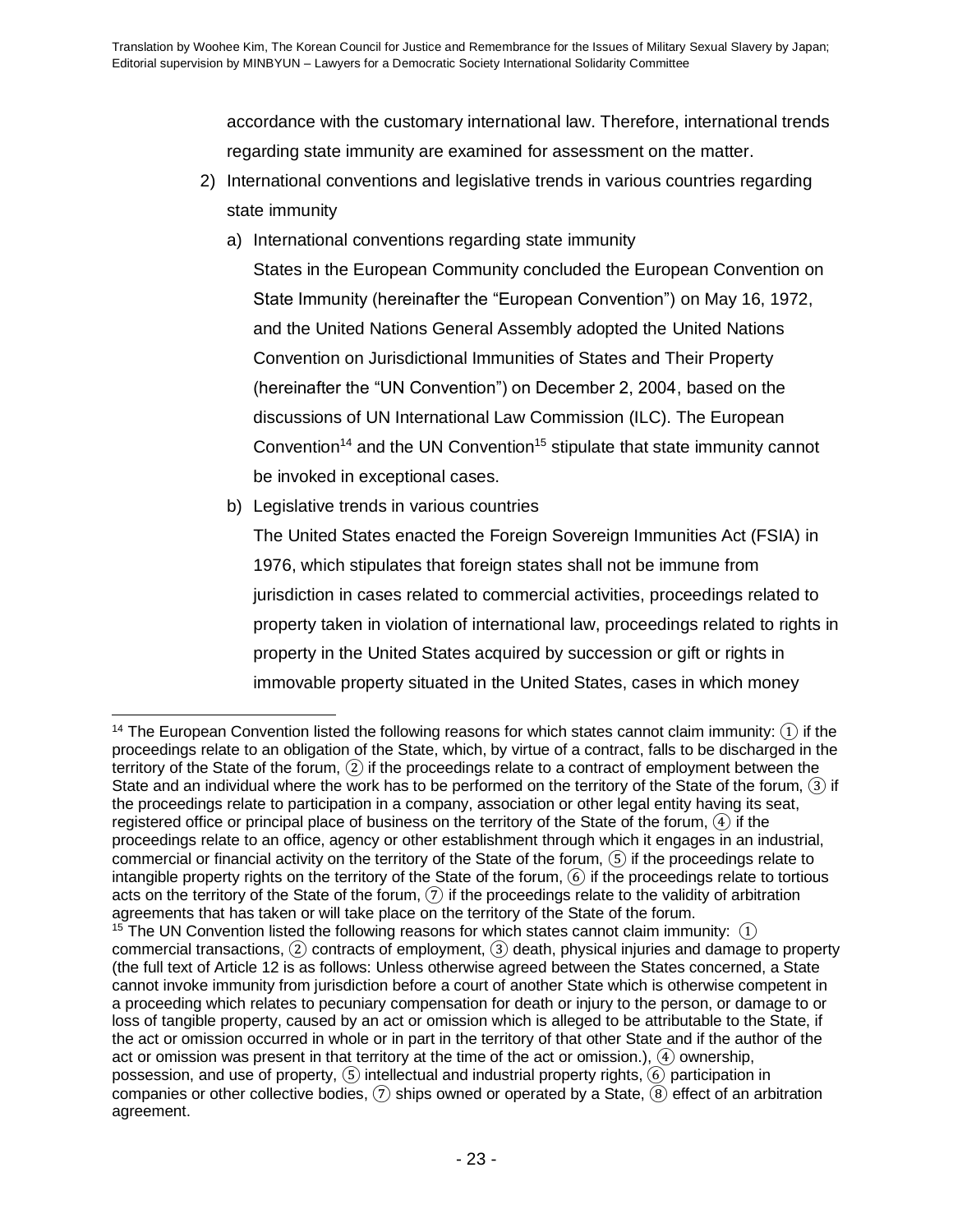damages are sought against a foreign state for personal injury or death, or damage to or loss of property occurring in the United States and caused by the tortious act or omission of that foreign state or of any official or employee of that foreign state while acting within the scope of his office or employment,<sup>16</sup> and cases in which a suit in admiralty is brought to enforce a maritime lien against a vessel or cargo of the foreign state, which maritime lien is based upon a commercial activity of the foreign state. Furthermore, the United Kingdom enacted the State Immunity Act in 1978, Japan enacted the Act on Civil Jurisdiction Against Foreign States

(外国等に対する我が国の民事裁判権に関する法律) in 2009, and Singapore enacted the 「State Immunity Act」 in 1979. These laws restrictively list exceptions to state immunity of a foreign state. Various other countries including South Africa, Australia, Canada, and Argentina have also enacted laws that stipulate exceptions to state immunity.

- c) Judgment of the International Court of Justice (hereinafter the "ICJ")
	- (1) Ferrini, an Italian, was arrested by German soldiers on August 4, 1944, and forced to labor at a German munitions factory until April 20, 1945, but was not recognized as a prisoner of war. In 1998, he filed a lawsuit for indemnification for damages in Arezzo District Court of Italy. The court rejected the suit in recognition of Germany's claims of state immunity, and the Court of Appeals also rejected the plaintiff's appeal. However, the Supreme Court of Italy reversed the judgment of the original court on March 11, 2004, noting that state immunity cannot be applied to the acts of a state which constitute international crimes in violation of *jus cogens*. The lower court then ruled in favor of the plaintiff.
	- (2) As similar judgments were made in lawsuits against Germany in the courts of Italy after the above Ferrini judgment on December 23, 2008,

<sup>&</sup>lt;sup>16</sup> The original text is as follows: Chapter 97. - Jurisdictional immunities of foreign states §1605(a)(5) not otherwise encompassed in paragraph (2) above, in which money damages are sought against a foreign state for personal injury or death, or damage to or loss of property, occurring in the United States and caused by the tortious acts or omission of that foreign state or of any official or employee of that foreign state while acting within the scope of his office or employment; except this paragraph shall not apply to - (A) any claim based upon the exercise or performance or the failure to exercise or perform a discretionary function regardless of whether the discretion be abused, or - (B) any claim arising out of malicious prosecution, abuse of process, libel, slander, misrepresentation, deceit or interference with contract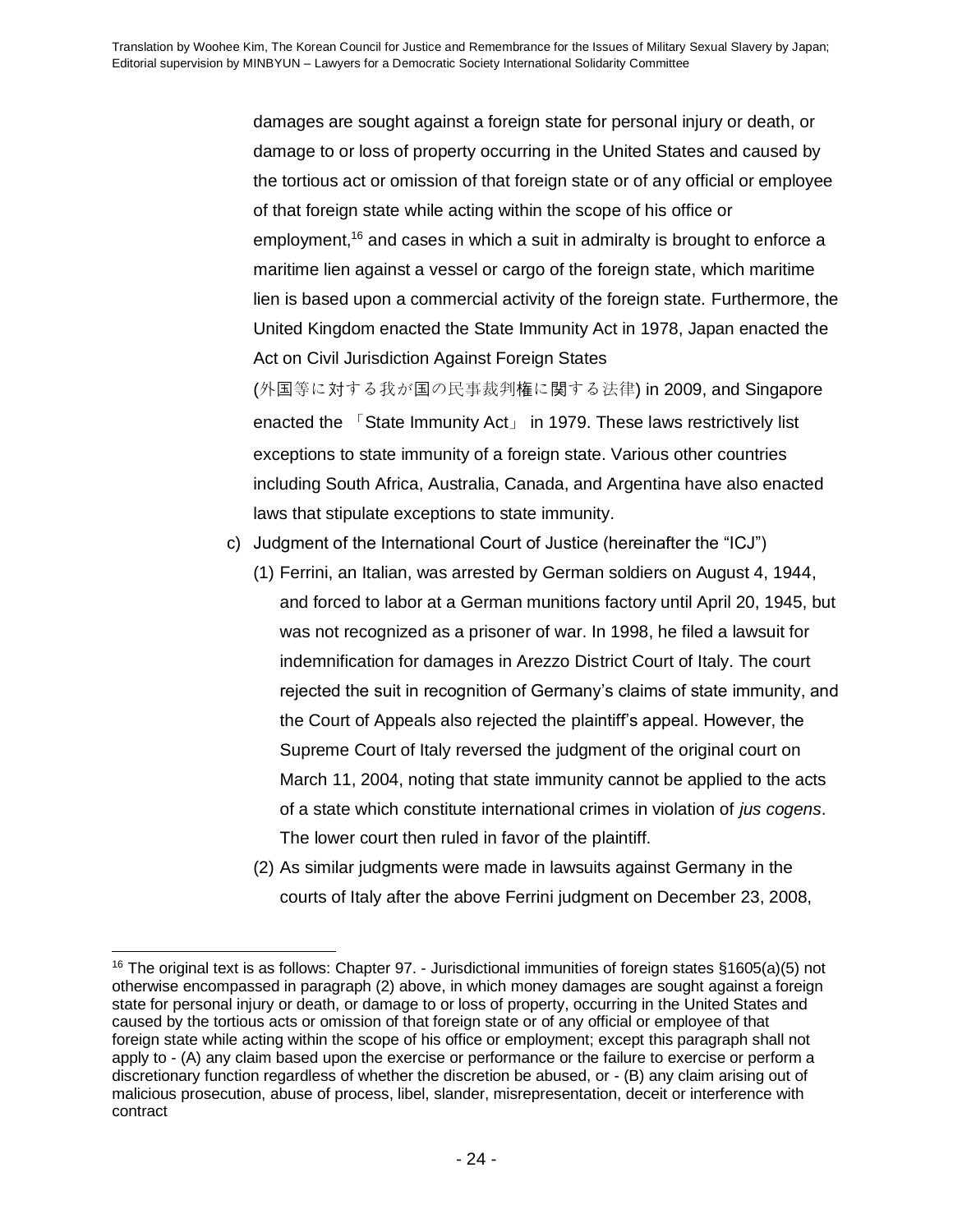Germany filed a lawsuit against Italy before the ICJ for 'the Italy's failure to respect the jurisdictional immunity which Germany enjoys under international law through its judicial bodies' execution of adjudication, thereby violating its obligations under the international law.' The ICJ, based on the premise that whether Italy has jurisdiction over Germany shall be determined according to customary international law given that the European Convention and the UN Convention do not apply between Germany and Italy, judged on February 3, 2012, that "The Court considers that the rule of State immunity occupies an important place in international law and international relations. It derives from the principle of sovereign equality of States, which, as Article 2, paragraph 1, of the Charter of the United Nations makes clear, is one of the fundamental principles of the international legal order." The ICJ ruled that the Italian courts' decisions cannot be justified because customary international law on state immunity is applied to civil lawsuits regarding damages to individuals' life, health, and property by armed forces and other organs of a state in the course of conducting an armed conflict.

Furthermore, the ICJ ruled that the law of state immunity is essentially procedural and that a state is not deprived of immunity by reason of the fact that it is accused of serious violations of international human rights law or the international law of armed conflict. ICJ also ruled that whether a state is entitled to immunity before the courts of another state is a question entirely separate from whether the international responsibility of that state is engaged and whether it has an obligation to make reparations, and that the entitlement of a state to immunity is not dependent upon the existence of effective alternative means of securing redress.

- (3) After the ICJ judgment, the Italian Constitutional Court decided on October 22, 2014, that customary international law of state immunity violates the basic value of Italian constitutional order which is based on the recognition and guarantees of the dignity and worth of the human person and the right of access to courts and thus cannot be accommodated within the Italian legal order.
- 3) Assessment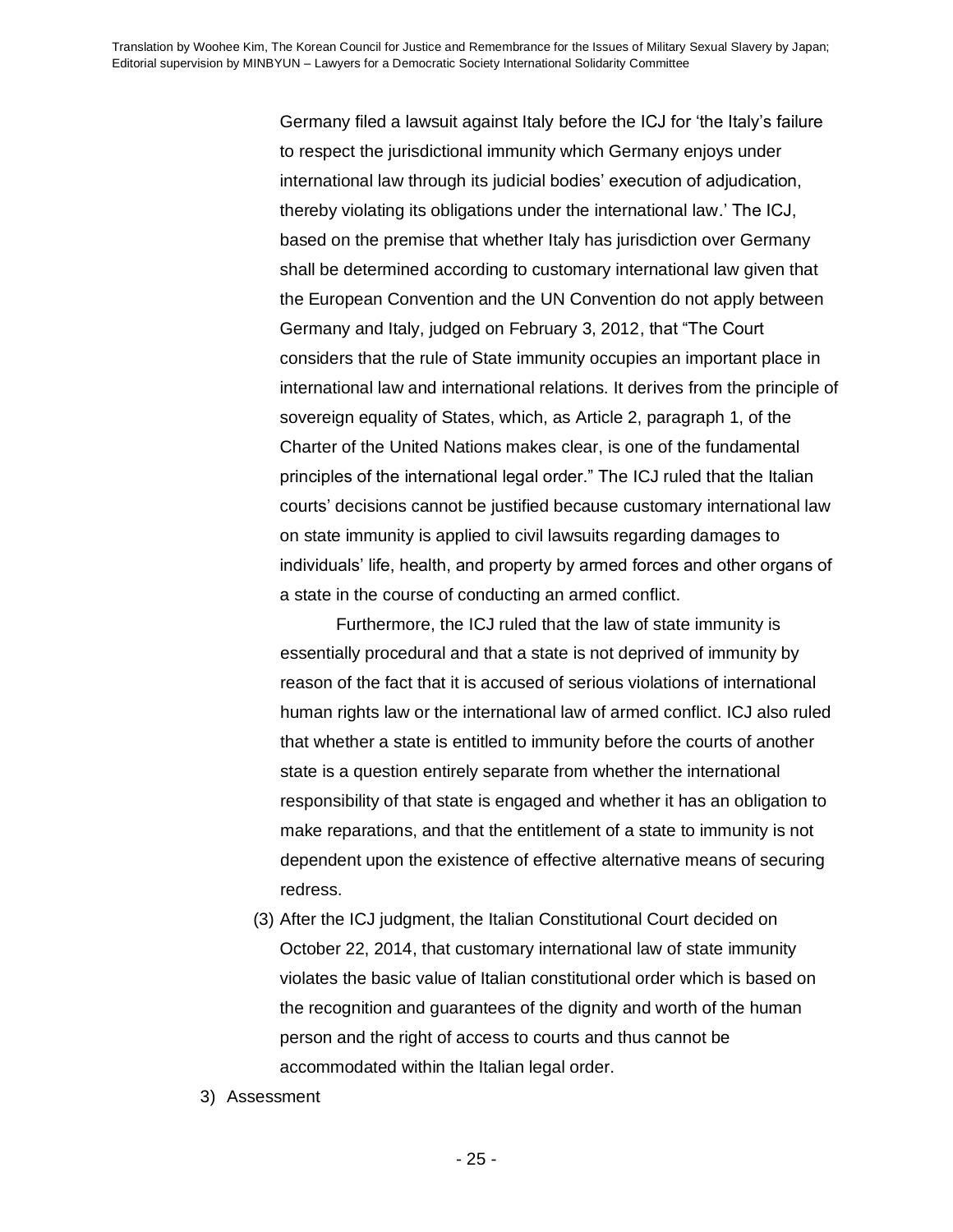Even according to the customary international law of state immunity which established that, in principle, sovereign acts of a state are exempted from the jurisdiction of another state, the above customary international law does not exempt all acts of a state from the jurisdiction of another state without exceptions. Rather, it recognizes exceptions in certain cases. Considering the circumstances stated below, comprehensively acknowledged by each evidence and the whole purport of pleadings discussed before the basic facts, the acts of this case were, as assessed by the basic facts above and in paragraph 5 below, crimes against humanity committed systematically and extensively by Imperial Japan in violation of international *jus cogens* against the Plaintiffs who are Korean nationals in the Korean Peninsula, which was under illegal occupation by Imperial Japan at the time. Thus, even if the acts of this case were sovereign acts, state immunity cannot be applied. It is reasonable that in this exceptional case, the court of the Republic of Korea has jurisdiction over the Defendant.

- ① Article 27 (1) of the Constitution states, "All citizens shall have the right to trial in conformity with the Act by judges qualified under the Constitution and the Act." and guarantees the right of access to courts as a basic right of the people. The right of access to courts is a basic right necessary to guarantee other basic rights since it is the right to request remedy or prevention when basic rights are in danger of being infringed upon or violated [Constitutional Court en banc Decision No. 2015Hun-Ba77, 2015Hun-Ma832 (combined), December 27, 2018]. If the effectiveness of a remedy is not guaranteed, the right of access to courts under the Constitution becomes void. Therefore, the right of access to courts is a basic right that should be sufficiently protected and guaranteed along with other substantial basic rights. In addition, Article 8 of the Universal Declaration of Human Rights proclaimed at the UN General Assembly on December 10, 1948, states, "Everyone has the right to an effective remedy by the competent national tribunals for acts violating the fundamental rights granted him by the constitution or by law." In light of the above regulations on basic rights, the decision to limit the right of access to courts, which is an effective right to guarantee basic rights, must be made with utmost care.
- ② State immunity is in regards to procedural requirements, as it is a theory applied to determine jurisdiction prior to assessing merits. However, adjective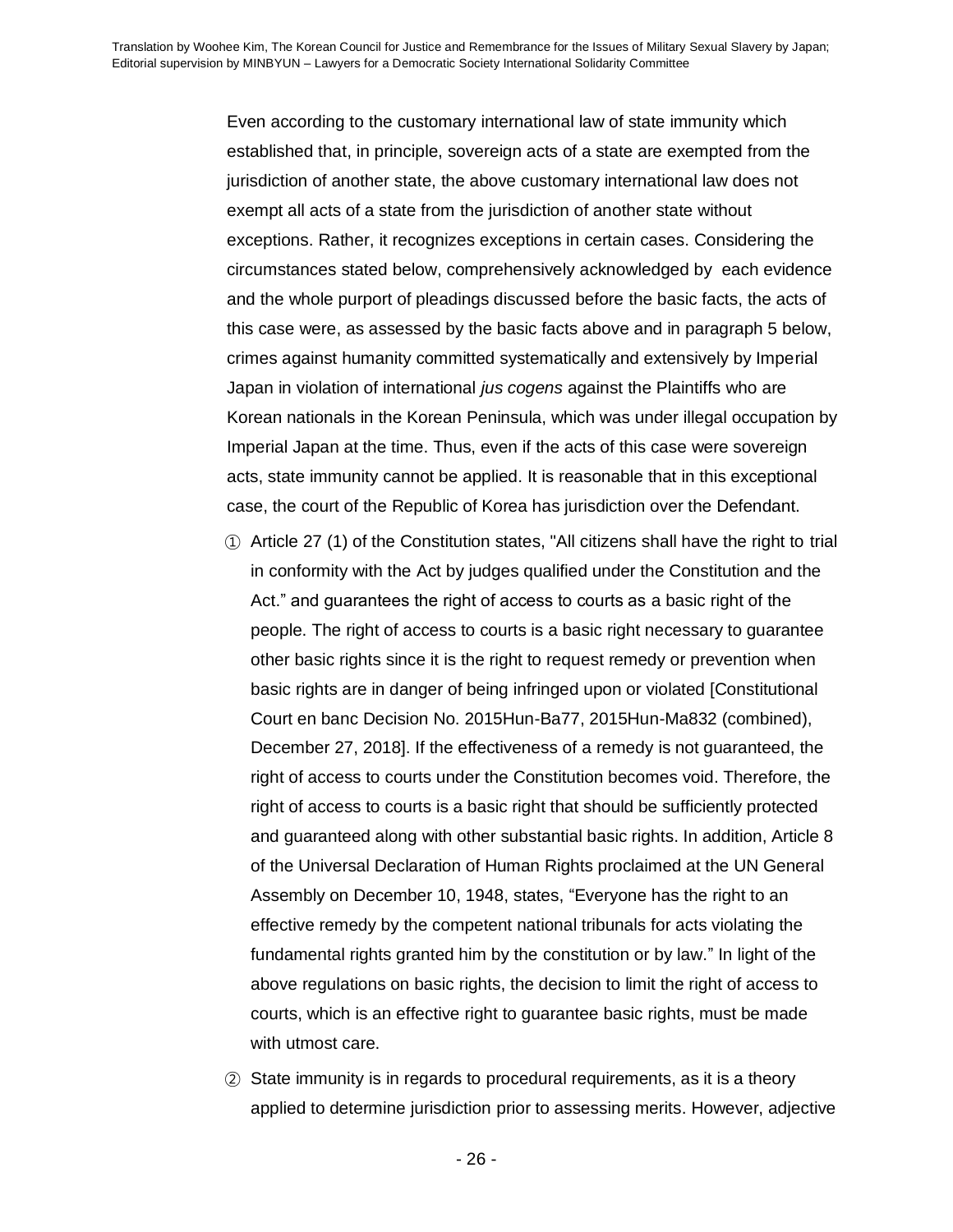law ought to be construed to the effect that it best realizes the rights and status under substantive law. This is because the significance of adjective law lies in its role as a means to realize substantive legal order. The lack of adjective law may at times limit the realization of rights under substantive law or change the substantive legal order to a certain degree, but such substantive rights and legal order should neither become non-existent or distorted (*see* Supreme Court en banc Decision 2015Da232316, October 18, 2018).

- ③ The doctrine of state immunity is not permanent nor static. It continuously evolves in accordance with the changes in the international order. This is reflected in international conventions such as the European Convention and the UN Convention which have evolved from the theory of absolute state immunity and does not exempt jurisdiction over a state in certain cases. National laws in various countries such as the Foreign Sovereign Immunities Act (FSIA) of the United States of America, the State Immunity Act of the United Kingdom, the Act on Civil Jurisdiction Against Foreign States of Japan, and the State Immunity Act of Singapore have also stipulated exceptional elements where state immunity is not applicable. This change seems to reflect the changes in the international legal order towards protection of individual rights.
- ④ According to the theory of state immunity, acts "conducted during armed conflict (war)" are exempted from jurisdiction as unpredictable damages are anticipated. However, the battlefronts of the Asia-Pacific War were China, Southeast Asia, and the South Pacific Islands, of which the Korean peninsula was not included at the time. Thus, it is difficult to conclude that Imperial Japan's deceit and abduction of the Plaintiffs for mobilization as "comfort women" were "conducted during armed conflict."
- ⑤ Article 53 of the Vienna Convention on the Law of Treaties, adopted in 1969, stipulates that "a peremptory norm of general international law is a norm accepted and recognized by the international community of States as a whole as a norm from which no derogation is permitted and which can be modified only by a subsequent norm of general international law having the same character." Based on such consensus of the international community, it can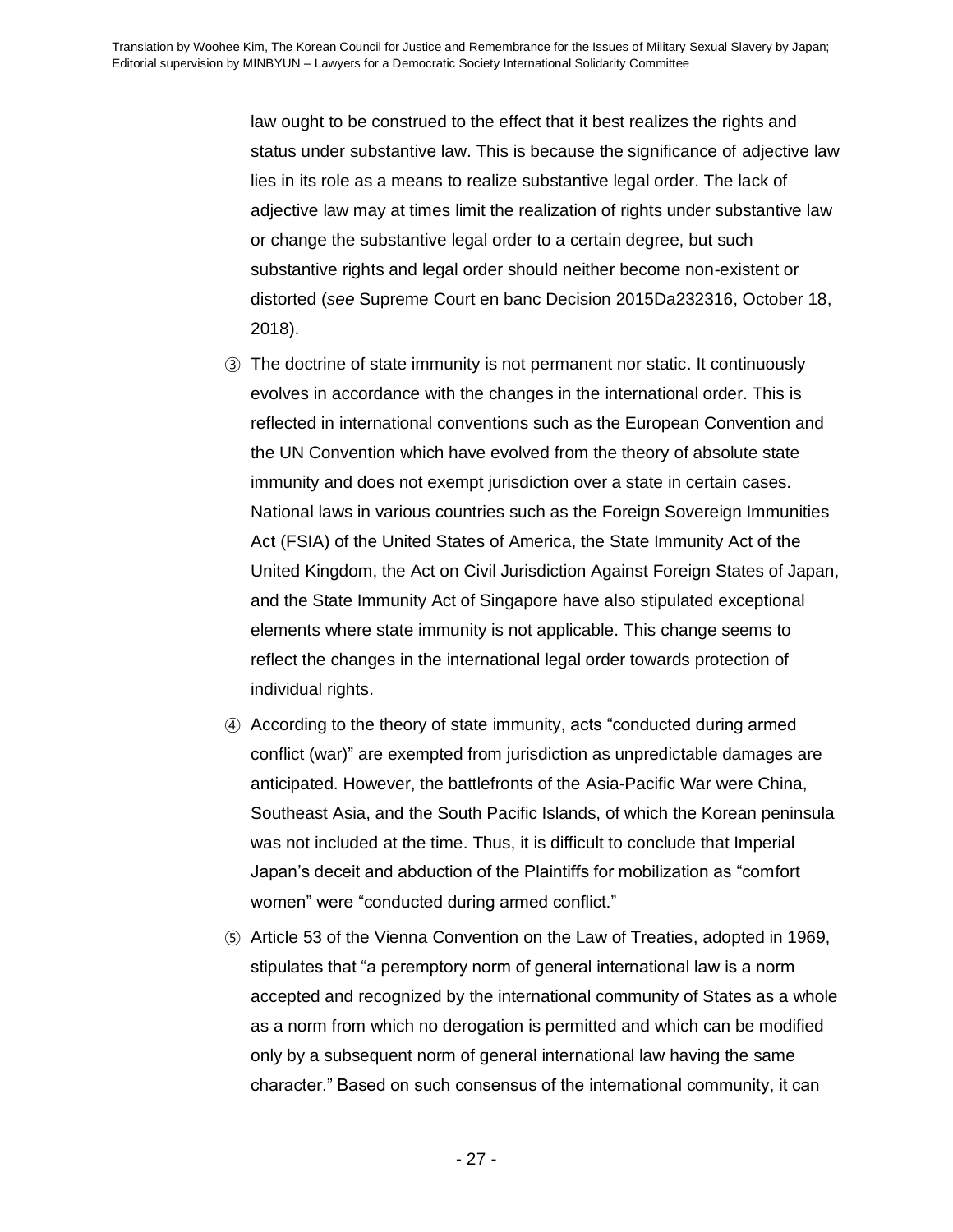be said that a distinction exists between peremptory norm (*jus cogens*), which is a higher norm, and a lower norm. The lower norm should not deviate from *jus cogens.* Examples of *jus cogens* norms mentioned in the commentary of the 2001 ILC's Draft Articles on Responsibility of States for Internationally Wrongful Act include the prohibition of aggression, the prohibition of slavery, the prohibition of genocide, the prohibition of crimes against humanity, the prohibition of apartheid and racial discrimination, the prohibition of torture, the basic rules of international humanitarian law during armed conflicts, and the right to self-determination.

- ⑥ When interpreting and applying law, the results should be considered and if the interpretation leads to an unreasonable or unjust conclusion, measures should be taken to seek ways to exclude such interpretations. To do so, several interpretative methods such as logical and systematic interpretation, historical interpretation, and purposive interpretation are utilized. These interpretation methods are constitutionally conforming interpretations that conform to the principles of the Constitution and the law and realize them as much as possible. Interpreting that the Defendant is exempt from jurisdiction in a civil suit that was chosen as a forum of last resort in a case where the Defendant state destroyed universal values of the international community and inflicted severe damages upon victims would result in unreasonable and unjust results as shown in the following.
	- i. Customary law refers to social norms generated through repeated customs of the society which are approved and enforced to be legal norms through the legal confirmation and recognition of the society, and such customary law is effective as legal rules as a source of law, as long as it does not violate the legal provisions. For a certain social norm generated through repeated customs of the society to be approved as a legal norm, it shall not be in violation of the overall legal order whose highest norm is the Constitution and shall be recognized as just and reasonable. Other social norms, even if they are generated through repeated customs of the society, shall not be deemed effective as customary law (*see* Supreme Court en banc Decision 2002Da1178, July 21, 2005, etc.). Even though state immunity is a customary international law that has become established through customs, if customary law is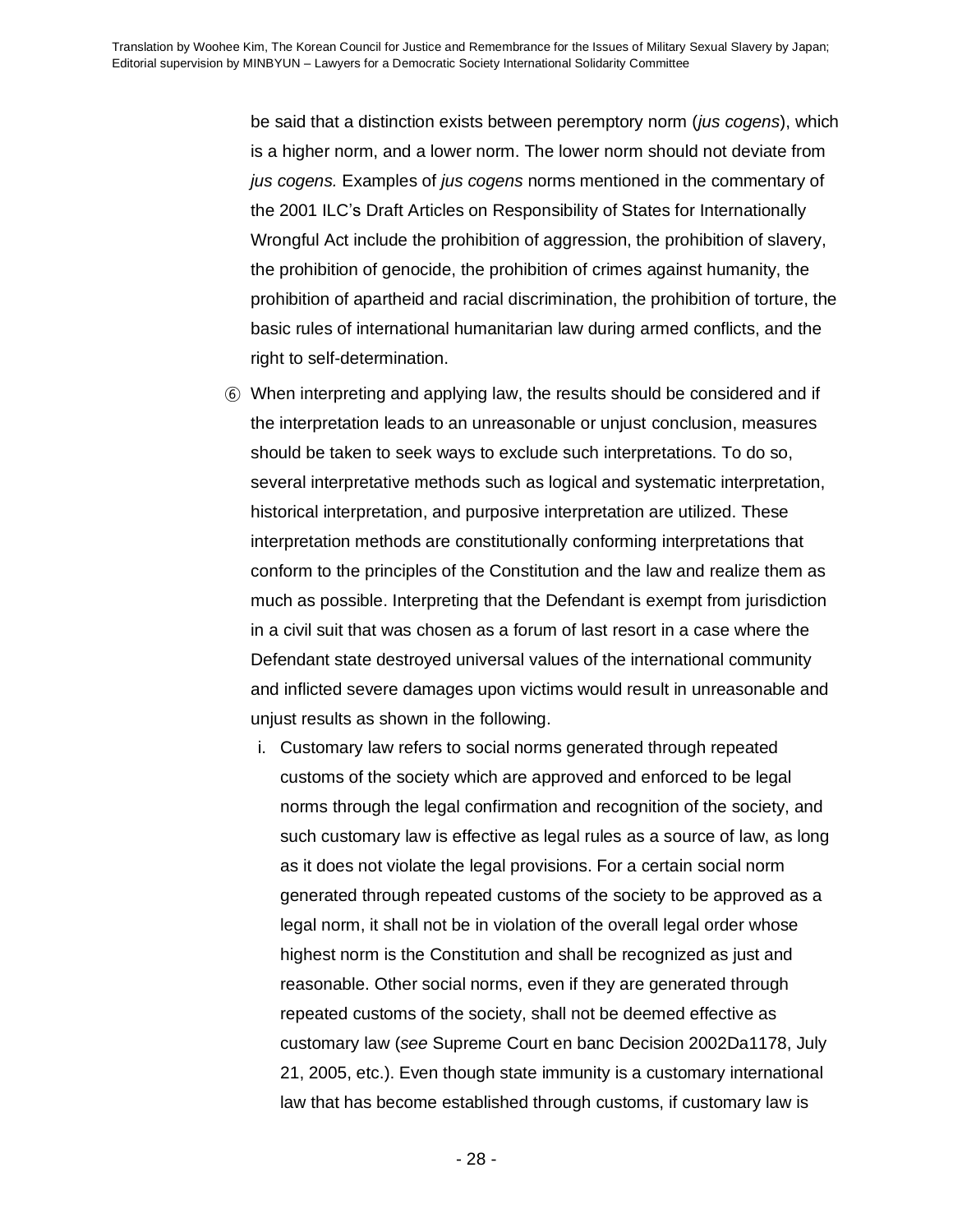applied to exempt the Defendant from jurisdiction even in cases where the Defendant has committed grave crimes against humanity, it would be impossible to sanction a state for violating international conventions that prevent it from committing grave crimes against humanity against citizens of another state, thereby depriving victims of their right of access to courts guaranteed by the Constitution and not providing a remedy for their rights. Such results are unreasonable and unjust as they are not in accordance with the overall legal order that positions the Constitution as the highest norm. Thus, customary international law that applies state immunity is not effective in such cases.

- ii. The damages suffered by the "comfort women" victims remained silenced after the end of the Asia-Pacific War and were not made a subject of reparations or compensation between the Republic of Korea and Japan. The issue was brought to the forefront in the 1990s when "comfort women" victims came forward and demanded the Defendant's apologies and reparations. Through the Chief Cabinet Secretary's statement, the Defendant officially admitted the Japanese military's operations of the "comfort women" system and apologized at the government level. However, reparations and/or compensations for individual victims were not made. As such, "comfort women" victims filed civil lawsuits multiple times in the Defendant's courts, but all were either rejected or dismissed. The results of lawsuits filed in other countries such as the United States were similar. The Claims Agreement between the Governments of the Republic of Korea and the Defendant as well as the 2015 Agreement on the Japanese Military "Comfort Women" Issue also failed to include reparations for individuals who have suffered damages. The Plaintiffs, who are merely individuals who do not have negotiation power or political power, do not have measures to receive reparations for specific damages other than this lawsuit.
- ⑦ The significance of the theory of state immunity shall be found in its respect for sovereign states and not obeying the jurisdiction of other states. It must not have been formed to allow states that violated peremptory norms (international *jus cogens*) and inflicted severe damages upon individuals of other states to evade reparations and compensation behind such theory.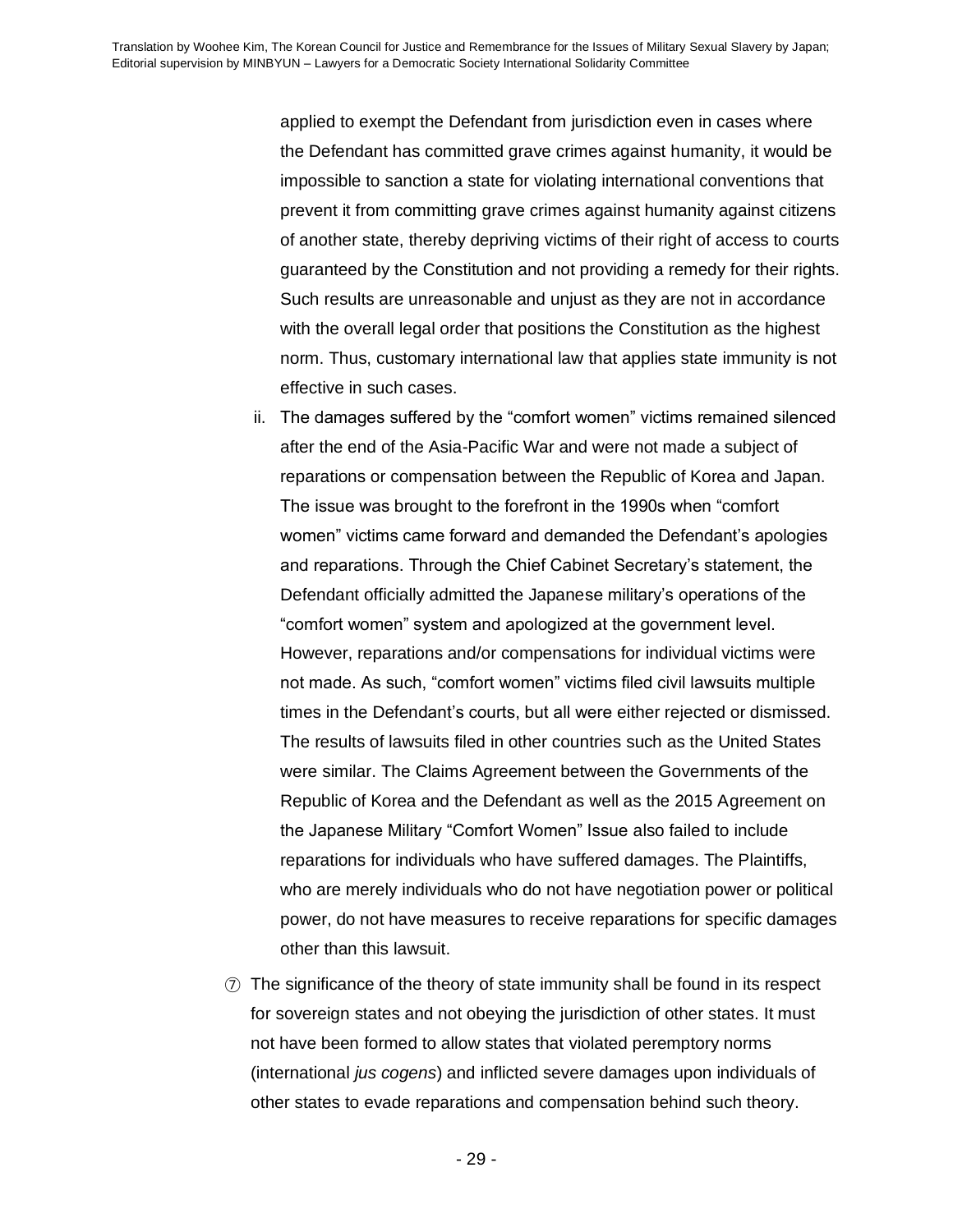Thus, in such cases, exceptions should be allowed in the interpretation regarding customary international law on state immunity.

### **4. Assessment on International Jurisdiction**

## **A. Relevant Legal Principles**

Article 2 (1) of the Private International Act provides that "In case a party or a case in dispute is substantively related to the Republic of Korea, a court shall have the international jurisdiction. In this case, the court shall obey reasonable principles, compatible with the ideology of the allocation of international jurisdiction, in judging the existence of the substantive relations." Paragraph (2) of the same Article provides that "A court shall judge whether or not it has the international jurisdiction in the light of jurisdictional provisions of domestic laws and shall take a full consideration of the unique nature of international jurisdiction in the light of the purport of the provision of paragraph (1)." Such being the case, determination of international jurisdiction should follow the basic objective of ensuring to achieve impartiality between the parties, and appropriateness, promptness, and economy of adjudication, and should, more specifically, take into account not only private interest such as impartiality between the parties, convenience, and predictability, but also interests of the judiciary of the state as well such as appropriateness, promptness, and efficiency of adjudication, and effectiveness of judgment. The issue of which among such diverse interests deserves protection should be determined in accordance with the principle of reasonableness, applying, in each individual case, the objective criteria of substantial relationship between the court and the parties, and substantial relationship between the court and the case in dispute (*see* Supreme Court Decision 2010Da18355, July 15, 2010, and Supreme Court Decision 2009Da22459, May 24, 2012, etc.). Determination of predictability ought to be made on the basis of whether the defendant could have reasonably predicted the filing of a suit at a court in the relevant jurisdiction because of "substantive relations" between the defendant and the jurisdiction (*see* Supreme Court Decision 2016Da33752, June 13, 2019). Furthermore, given that treaties or generally accepted principles of international law on international jurisdiction are yet to be established, no statutes regarding this matter is established in the Republic of Korea, and the provisions on the land jurisdiction of the Korean Civil Procedure Act were established in accordance with the above basic principles, it is reasonable to determine that the Republic of Korea has jurisdiction over litigation related to extraterritorial cases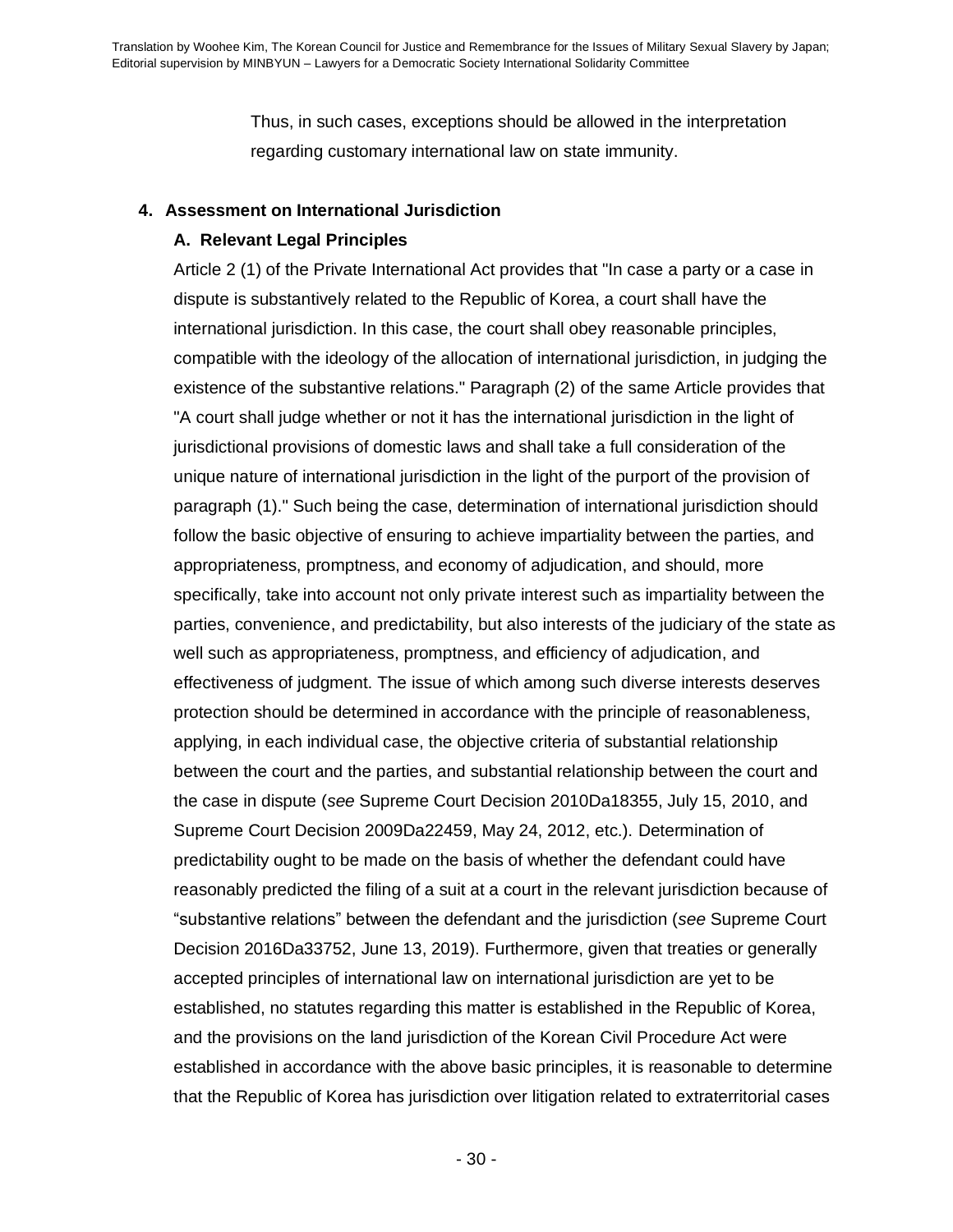when the venue is in Korea according to the above provisions (*see* Supreme Court Decision 91Da41897, July 28, 1992).

### **B. Assessment**

The circumstances acknowledged under the evidence and the whole purport of pleadings discussed above recognize the following:  $(1)$  The Plaintiffs' claims in this case seeks to establish the illegality of and ask for indemnification of damage largely based on the Civil Law of the Republic of Korea for acts of Imperial Japan, which had waged war of aggression in areas from East Asia to South Pacific Islands and forcibly abducted, enticed, and deceived citizens of the Republic of Korea from the Korean peninsula, which they had illegally occupied at the time, to meet the operational needs of its military. ② Some of the series of illegal acts above took place in the Korean peninsula which is the territory of the Republic of Korea. ③ The Plaintiffs, who are the victims, are citizens of the Republic of Korea and are all residing within the territory of the Republic of Korea.  $\left(4\right)$  The material evidence such as comfort stations where the acts of this case had taken place are almost lost due to the passage of time and war, and little evidence that could identify comfort station operators or users remain, while having little need for investigation of evidence at the Defendant's location as materials including the basic materials of Chief Cabinet Secretary Kono Yohei's statement and report from the UN Commission on Human Rights have already been published. (5) "Comfort women" victims including the Plaintiffs have filed lawsuits for damages in courts of various countries including the Defendant's domestic courts and the United States court, which makes it difficult to determine that the Defendant could not have reasonably predicted the filing of a suit at the court of the Republic of Korea, where the Plaintiffs reside. (6) International jurisdiction is not exclusionary but rather can coexist, so even if this case is closely related to the Defendant, the international jurisdiction of the court of the Republic of Korea shall not be naturally excluded.  $(7)$  Considering the fairness of the parties to the litigation, the appropriateness of the trial, the ease of collecting evidence, and the burden of carrying out the litigation, obliging the Defendant to respond to the suit does not lead to extraneous circumstances that would bring severely unjust results in light of the ideology of civil procedure. As per the circumstances and the legal principles examined above, the Republic of Korea has substantial relationship with the parties of this case and the contested issues. Thus, the court of the Republic of Korea has international jurisdiction of this case.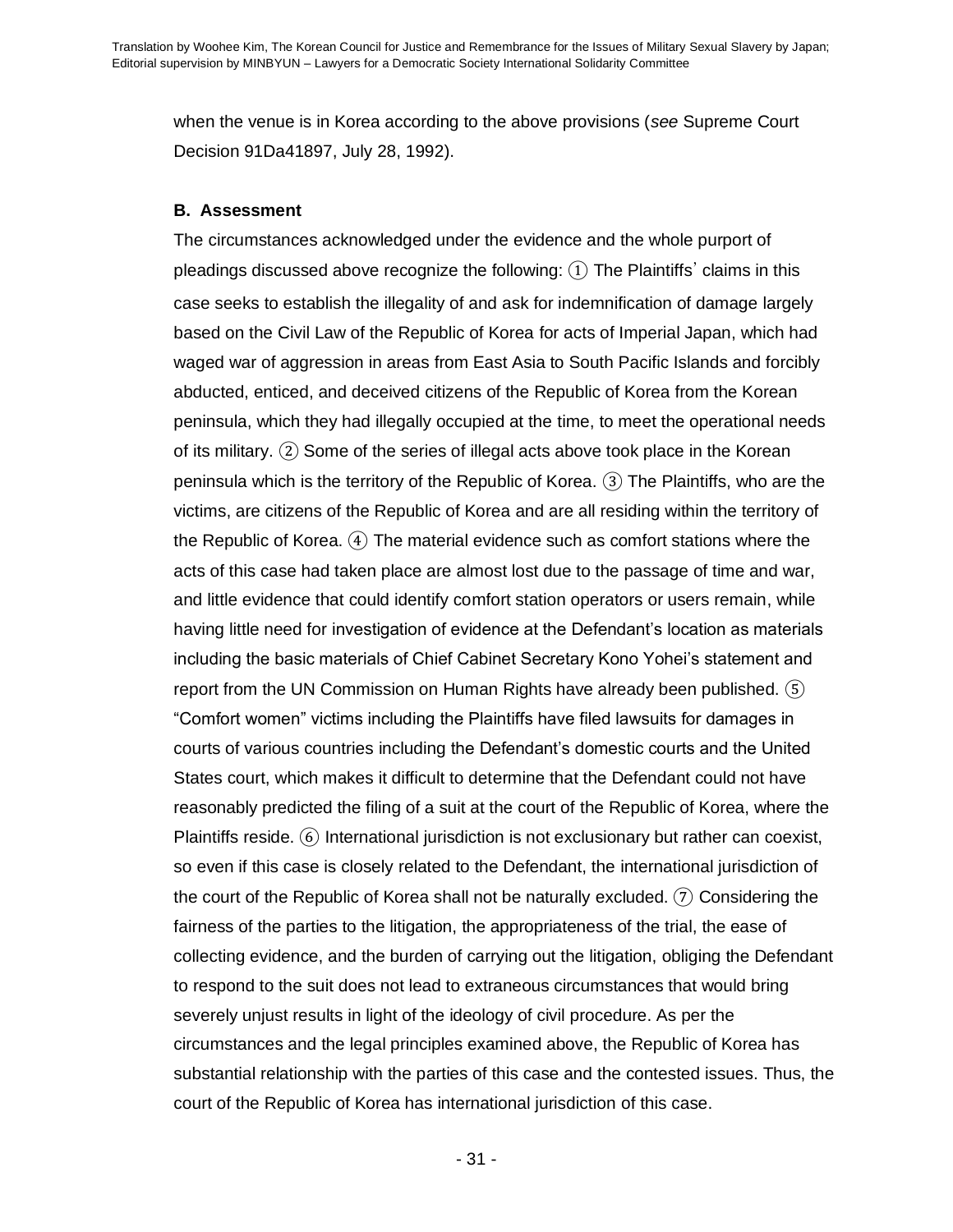#### **5. Assessment on the Merits**

#### **A. Responsibility for Indemnification of Damage**

1) Determination of applicable laws

The applicable law, which is the criterion for determining whether the right to claim damages due to illegal acts in this case is established, shall be decided by the norm of the applicable law to legal relation having foreign elements in the Republic of Korea which is the venue in this case (hereinafter "conflict of law norm"). According to the facts recognized above, the legal relations regarding the illegal acts of the Defendant and the damages incurred had occurred before January 15, 1962, the date of enforcement of the former Private International Act (enacted by Act No. 996 of January 15, 1962). The Republic of Korea's conflict of law norm applied to the legal relation occurring before January 15, 1962, is Japanese "Rules concerning the application of law" (Law No. 10 of June 21, 1898) which was incorporated as "current law" through the military government law No. 21 and by Article 100 of the Republic of Korea's Original Constitution Addendum into the Republic of Korea's law order after it had been applicable in our country by the Emperor of Japan's Edict No. 21 from March 28, 1912. Under the Japanese Rules concerning the application of law which was the Republic of Korea's conflict of law norm applicable at the time when the Plaintiffs' rights to claim were established, establishment and validity of the right to claim reparations for damages follow the law of where a tort occurred (Article 11). The places in which illegal acts in this case occurred are located in the Republic of Korea, China, the Defendant, and South Pacific Islands, and as such, the applicable laws to determine the right to claim reparations for damages due to illegal activities include laws of the Republic of Korea, China, Japan, etc. The Plaintiffs are clearly asking the Defendant's responsibilities for illegal activities with the Republic of Korea's law as the applicable law. As such, it is held that the law of the Republic of Korea is applied in determining whether the Plaintiffs' right to claim reparations for damages due to illegal activities is established (*see* Supreme Court Decision 2009Da22549, May 24, 2012).

Furthermore, the applicable Act to the decision of unlawfulness of cases before Jan. 1 of 1960, when the original Civil Act was enforced, is the "current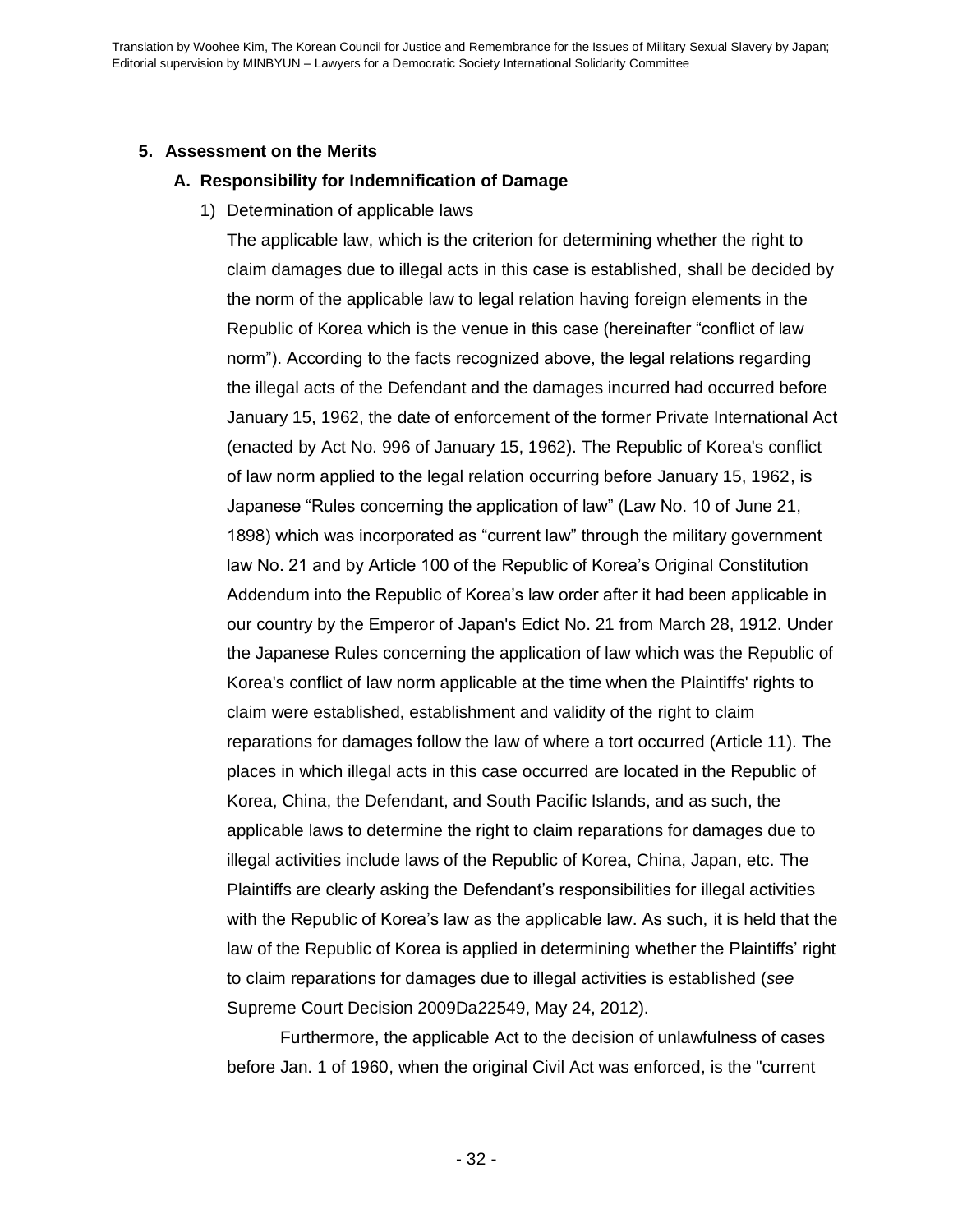Civil Act," not the "past Civil Act (Japanese Civil Act)" under Article 2 of its Addendum.

- 2) Assessment on the illegality of the acts of this case
	- a) According to the above basic facts and the whole purport of pleadings, Imperial Japan had devised a system to manage the so-called "comfort women" to boost the morale of soldiers, reduce local complaints, and pursue effective command over soldiers in the process of carrying out war of aggression such as the Second Sino-Japanese War and the Asia-Pacific War. It had institutionalized the system, reorganized laws, mobilized and secured people through systemic planning by the military and government institutions, and operated historically unprecedented "comfort stations."

The Plaintiffs, who were under-age or had just come of age having only been in their early-to-mid-teens or 20 years old, were mobilized through deceit by private recruiters or government officials of Imperial Japan claiming that they would be able to "earn money at a factory" to help their impoverished households, forcible abduction, or recommendations of parents or acquaintances who did not accurately understand the system. Upon the mobilization as "comfort women," the Plaintiffs were forcibly subjected to sexual acts of soldiers against their will under the systemic, and direct or indirect control of Imperial Japan. It is horrendous that such acts happened dozens of times per day. Soldiers lined up for sexual acts in front of rooms where the young Plaintiffs were confined, such that limits on duration were imposed. The Plaintiffs had to risk not only injuries from severe sexual acts themselves, but also of sexually transmitted diseases and unwanted pregnancy, and even had to undergo unsafe gynecological treatments. Moreover, they were exposed to constant violence, not provided with sufficient clothing and meals, deprived of minimal freedom, and forced to live under surveillance.

b) According to Article 98 (2) of the Defendant's current constitution (promulgated on November 3, 1946), "the treaties concluded by Japan and established laws of nations shall be faithfully observed." Even before the enactment of the current constitution, the above provision is declaring the natural obligation of the state rather than imposing a new statutory regulation. Therefore the Japanese Empire before the establishment of the current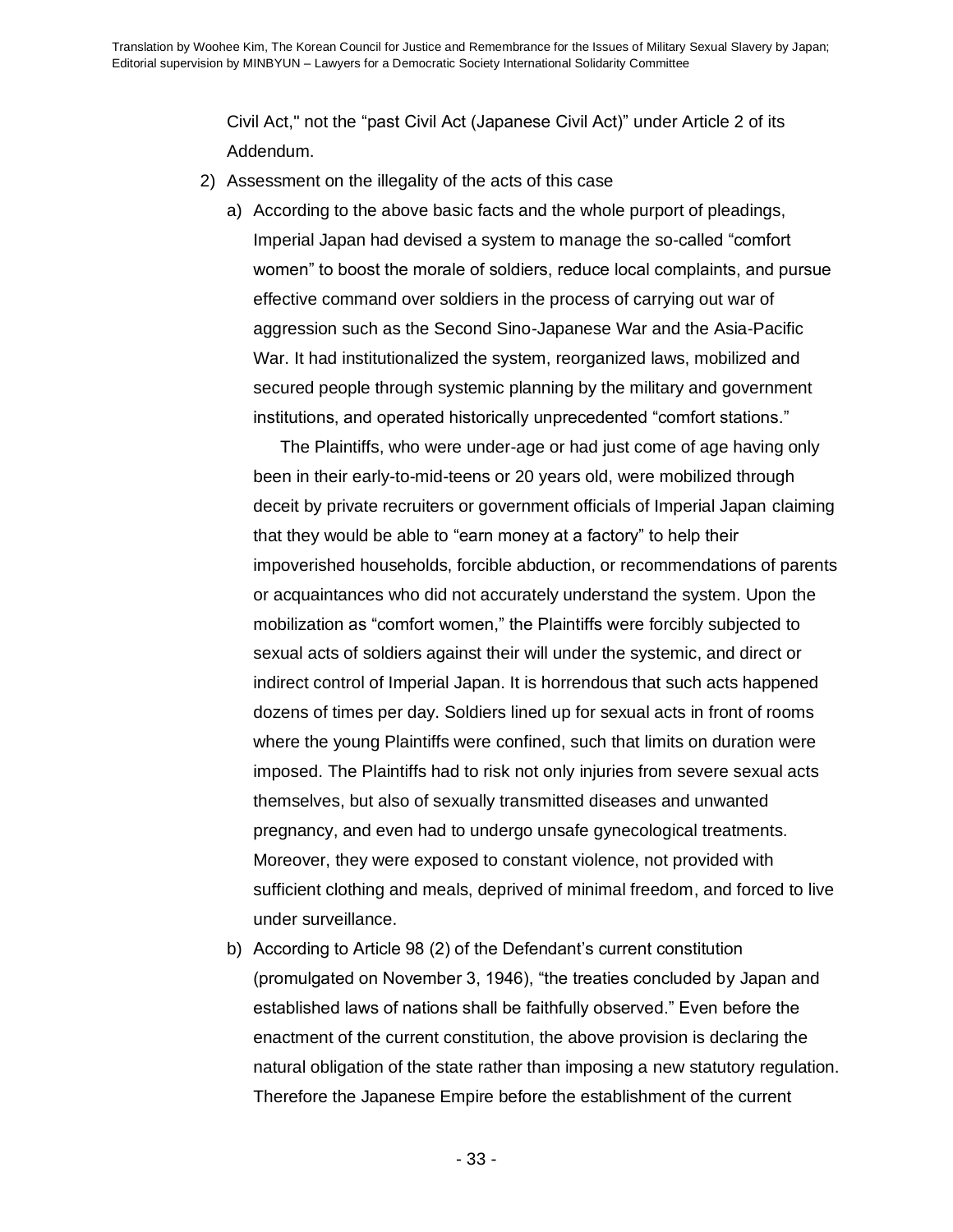constitution is also obligated to faithfully comply with the treaty and international laws. The acts of this case violate the following conventions that Imperial Japan had ratified at the time:  $(1)$  "The belligerent party's duty to respect family honour and rights" as stipulated in the Article 3 of the Hague Convention and Article 46 of the Annex of Regulations had not been abided. The serious infringement of the rights to sexual self-determination of women, who are members of the family, was a breach of the state duty to respect their honor and rights. ② The provision of the International Convention for the Suppression of the White Slave Traffic that prohibited prostitution, as well as abduction and human trafficking for the purpose of prostitution,17 had not been abided. ③ The acts constituted deceit and abduction of under-age women as prescribed in the International Convention for the Suppression of the Traffic in Women and Children.  $(4)$  The provision on the abolition of slavery under the League of Nations' Slavery Convention (The Temporary Slave Commission of the League of Nations defined slavery as "the status or condition of a person over whom any or all of the powers attaching to the right of ownership are exercised." However, the abovementioned McDougall report of the UN Sub-Commission on the Promotion and Protection of Human Rights views "comfort women" as "sex slaves." As "comfort women'" at the time were limited from exercising some or all of their rights by the Japanese military, many view them as "sexual slaves.") had not been abided.  $(5)$  The article that mandated the immediate abolishment of forced labor of women in ILO Convention No. 29 had not been abided. ⑥ The then government officials of Imperial Japan did not abide by Article 226 of the Defendant's past Penal Code, and the Government of Imperial Japan actively encouraged and assisted such acts.

c) Article 5 (c) of the Charter of the International Military Tribunal for the Far East (also known as the Tokyo Charter) which was promulgated on January 19, 1946, defined enslavement and other inhumane acts as crimes against

 $17$  The original text is as follows: "Article 1 The Parties to the present Convention agree to punish any person who, to gratify the passions of another: (1) Procures, entices or leads away, for purposes of prostitution, another person, even with the consent of that person; (2) Exploits the prostitution of another person, even with the consent of that person."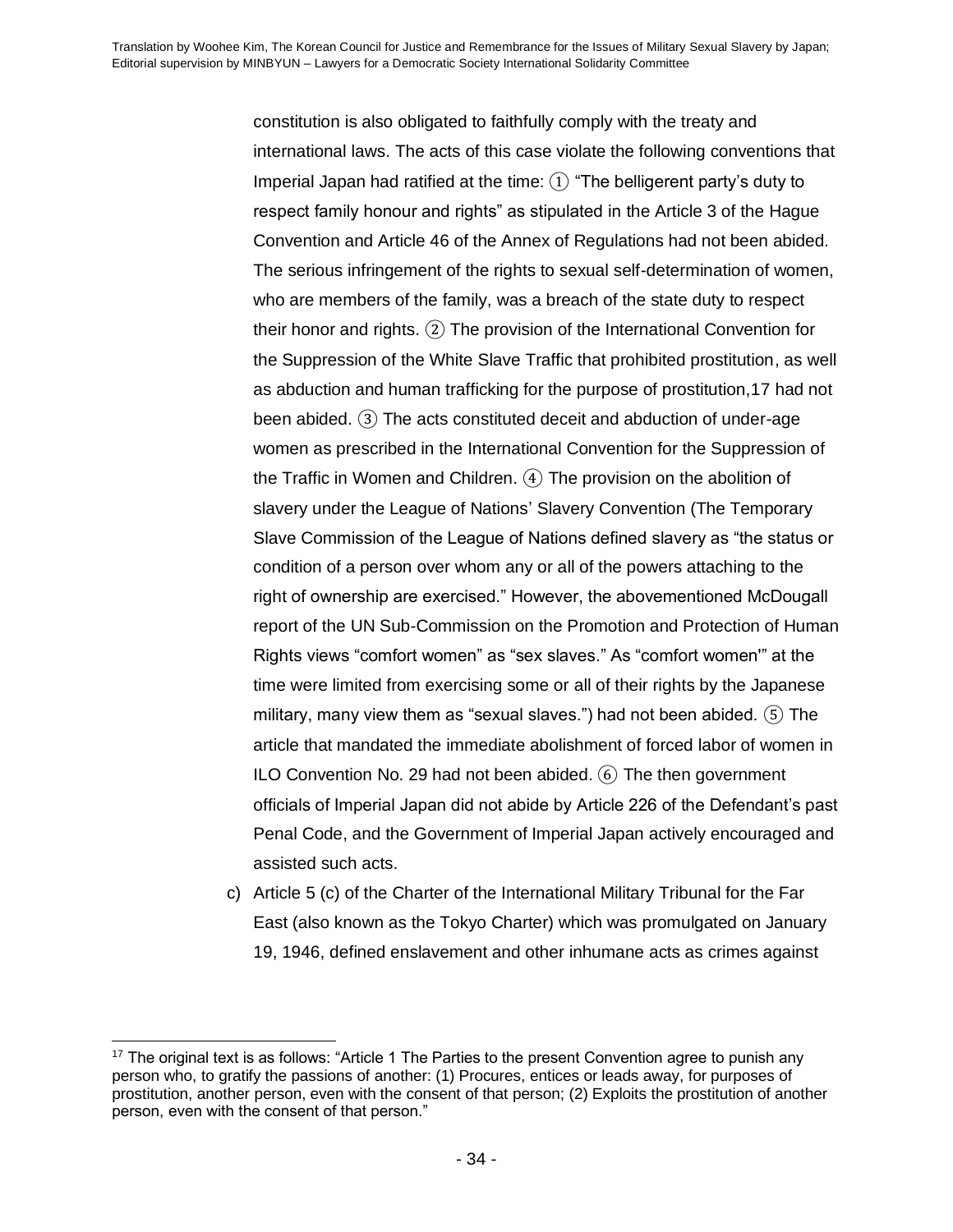humanity,<sup>18</sup> and the war criminals who perpetrated such crimes were punished retroactively. The Charter of the Nuremberg International Military Tribunal, which started in November 1945, includes the same provision in Article  $6$  (c).<sup>19</sup>

- d) Considering the facts acknowledged above, international treaties at the time of the acts of this case, customary international law, domestic laws of Imperial Japan, the charter of the International Criminal Court regarding war crimes, and the whole purport of pleadings, the previously acknowledged acts of this case constitute a crime against humanity with direct links to the Japanese Government's unlawful colonial domination of the Korean Peninsula and waging of wars of aggression.
- 3) Conclusion

It is clear that the Plaintiffs have suffered psychological damages due to the illegal acts of Imperial Japan as discussed above. As such, the Defendant, which is recognized as the successor of Imperial Japan, is obligated to pay reparations for the psychological damages suffered by the Plaintiffs due to the illegal acts unless otherwise specified.

## **B. Scope of Responsibility for Indemnification of Damage**

Imperial Japan has deceived or forcibly arrested the Plaintiffs and forced them to serve as "comfort women"' to actively pursue forced mobilization policy to carry out illegal colonization of the Korean Peninsula and war of aggression. The Plaintiffs, especially as young women, were separated from their families, deprived of their freedom of

<sup>&</sup>lt;sup>18</sup> The original text is as follows: "Article 5 (c) Crimes against Humanity: Namely, murder, extermination, enslavement, deportation, and other inhumane acts committed against any civilian population, before or during the war, or prosecutions on political or racial grounds in execution of or in connection with any crime within the jurisdiction of the Tribunal, whether or not in violation of the domestic law of the country where perpetrated. Leaders, organizers, instigators and accomplices participating in the formulation or execution of a common plan or conspiracy to commit any of the foregoing crimes are responsible for all acts performed by any person in execution of such plan."

 $19$  The original text is as follows: "Article 6 The Tribunal established by the Agreement referred to in Article 1 hereof for the trial and punishment of the major war criminals of the European Axis countries shall have the power to try and punish persons who, acting in the interests of the European Axis countries, whether as individuals or as members of organizations, committed any of the following crimes. The following acts, or any of them, are crimes coming within the jurisdiction of the Tribunal for which there shall be individual responsibility: (c) Crimes against humanity: namely, murder, extermination, enslavement, deportation, and other inhumane acts committed against any civilian population, before or during the war, or persecutions on political, racial or religious grounds in execution of or in connection with any crime within the jurisdiction of the Tribunal, whether or not in violation of the domestic law of the country where perpetrated."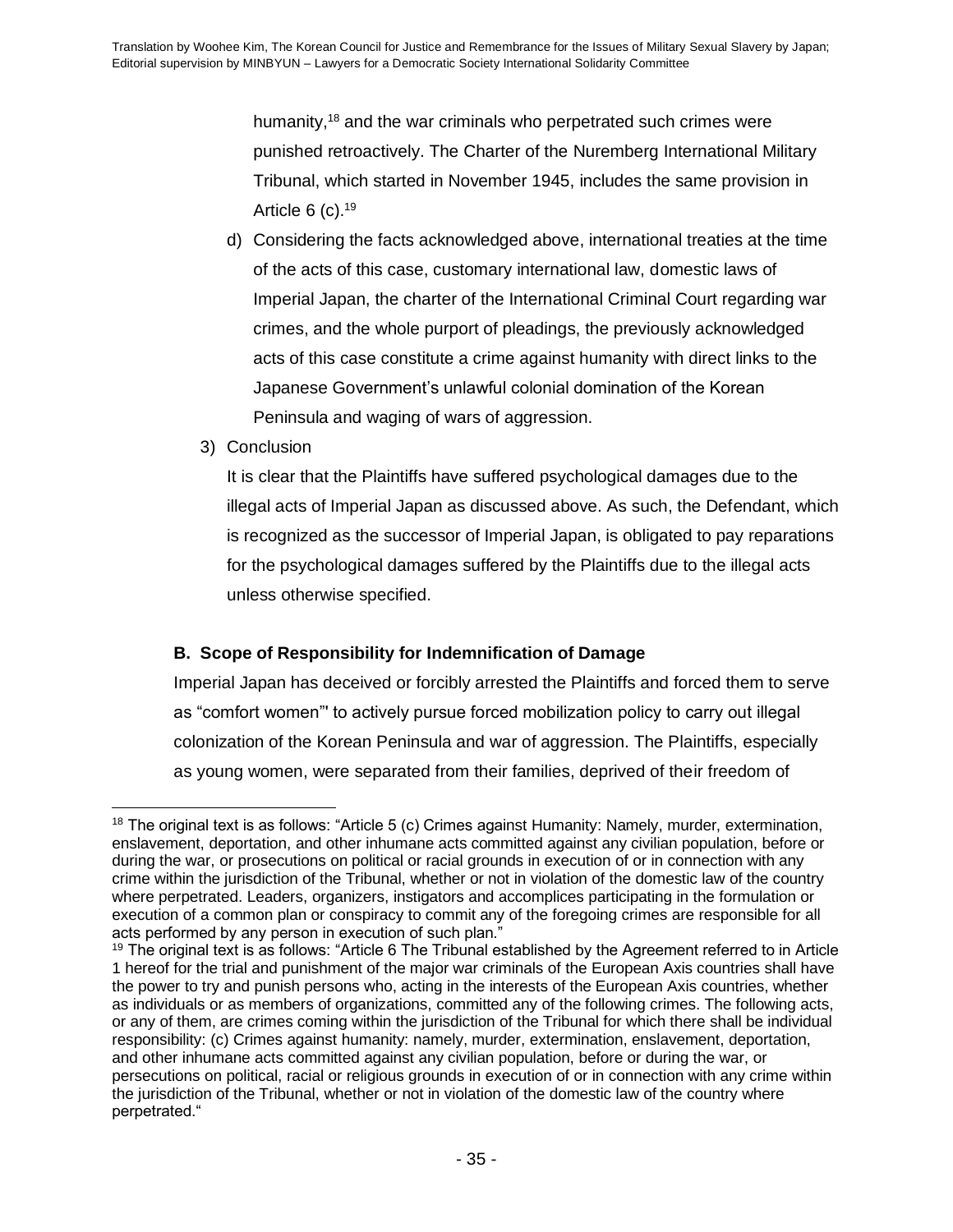movement, and forced to perform sexual acts in a dangerous and harsh environment. The Plaintiffs were beaten countlessly throughout the process and suffered from not only hunger, injuries, and diseases, but also frequent fear of death. Even after the end of the war, the history of "comfort women" left them with stigmatized memories that continued to inflict huge psychological damages to them. As such, the Plaintiffs could not lead normal lives afterward. Furthermore, such experiences were left as indelible regrets to not only the victims themselves but also to their families.

Considering the degree of the illegality of such crimes, the age of Plaintiffs at the time, the length of the period in which they had to suffer as "comfort women," the degree of damages inflicted upon the Plaintiffs including the degree of suppression of freedom and the environment at the time, the social and economic difficulties that the Plaintiffs experienced upon their return, the fact that redress has not been made for a long time after the crime, and other circumstances made in the arguments of this case, the Defendant should recompense at least 100,000,000 KRW to each Plaintiff.<sup>20</sup>

## **C. Conclusion**

Therefore, the Defendant should recompense at least 100,000,000 KRW to each Plaintiff (As the Plaintiffs are not seeking compensation for damages for delay of the case, no separate judgment is made on the matter).

# **D. Complementary Argument - Assessment on the Applicability of Statute of Limitations<sup>21</sup>**

- 1) The Expiration of rights to claim due to the Claims Agreement
	- a) This section examines whether the compensation and other rights to claim of Koreans mobilized as "comfort women" have extinguished due to the conclusion of the Claims Agreement.

<sup>&</sup>lt;sup>20</sup> Considering that the Plaintiffs were of a young age from early to mid-teens to 20 years of age, and had in some cases were deceived by the fraud and enticement of Imperial Japan under false promises of work, the amount of solatium is not differentiated regardless of whether they were deceived into mobilization or otherwise mobilized through coercive measures. As long as the Plaintiffs make a partial claim with the limit of 100,000,000 KRW, no separate judgment is made on the amount of solatium.  $21$  As the Plaintiffs are arguing that the right to claim does not extinguish due to the 'Claims Agreement' or the '2015 Agreement on the Japanese Military "Comfort Women" Issue,' this matter is complementally examined even though the Defendant is not directly arguing on this point in the case.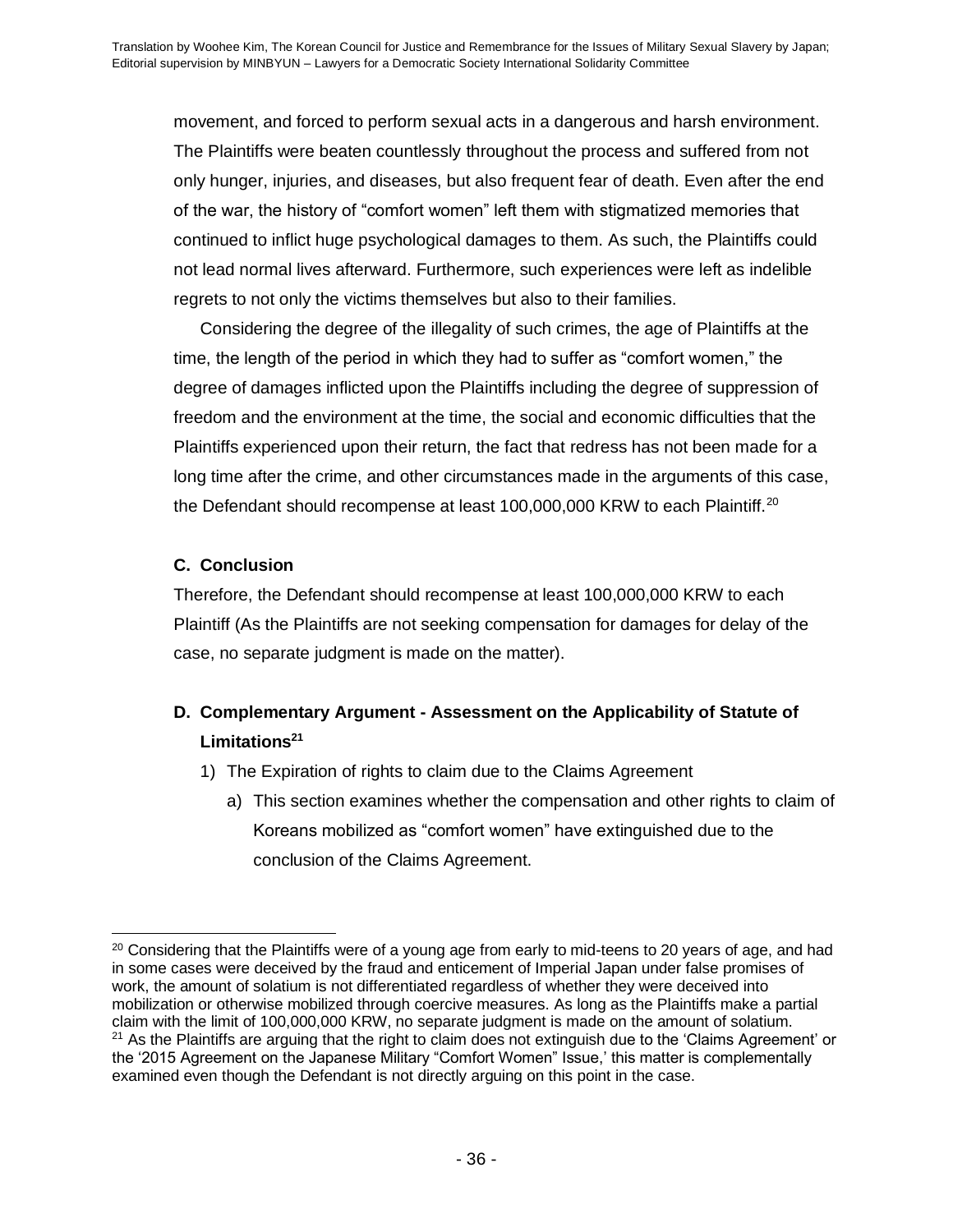- b) Considering the circumstances acknowledged under the evidence and the whole purport of pleadings discussed above, the Plaintiffs' right to claim reparations for damages against the Defendant was not included in the scope of application of the Claims Agreement (see Supreme Court en banc Decision No. 2013Da61381, October 30, 2018, etc.). Thus, the Plaintiffs' right to claim reparations for damages against the Defendant has not extinguished.
	- ① The Plaintiffs are not claiming unpaid wages or compensation against the Defendant, but rather are claiming solatium premised upon a crime against humanity with direct links to the Imperial Japan's unlawful colonial domination of the Korean Peninsula and waging of wars of aggression.
	- ② According to the developments leading up to the conclusion of the Claims Agreement and the preceding and subsequent circumstances thereof, it appears that the Claims Agreement did not seek to claim damages for the unlawful colonial domination by Imperial Japan, but was basically intended for the resolution of the financial and civil credit-debt relations between Korea and Japan via a political agreement based on Article 4 of the San Francisco Treaty.
	- ③ It is unclear whether the economic cooperation funds that the Defendant provided to the Government of the Republic of Korea in accordance with Article I of the Claims Agreement are in consideration of the resolution of the rights issue in Article II.
	- ④ The Defendant did not admit to the unlawfulness of Imperial Japan's colonial domination during the course of the negotiations regarding the Claims Agreement, fundamentally denied legal reparations for the "comfort women" victims, and accordingly, the Governments of the two countries were unable to come to an agreement with respect to the nature of the Japanese occupation of the Korean Peninsula. Given such circumstances, it is difficult to say that the right to claim solatium against the Defendant was included in the scope of application of the Claims Agreement.
	- ⑤ The opinions of the president or related administrative departments cannot restrain the judgment of the judiciary. The view that the state not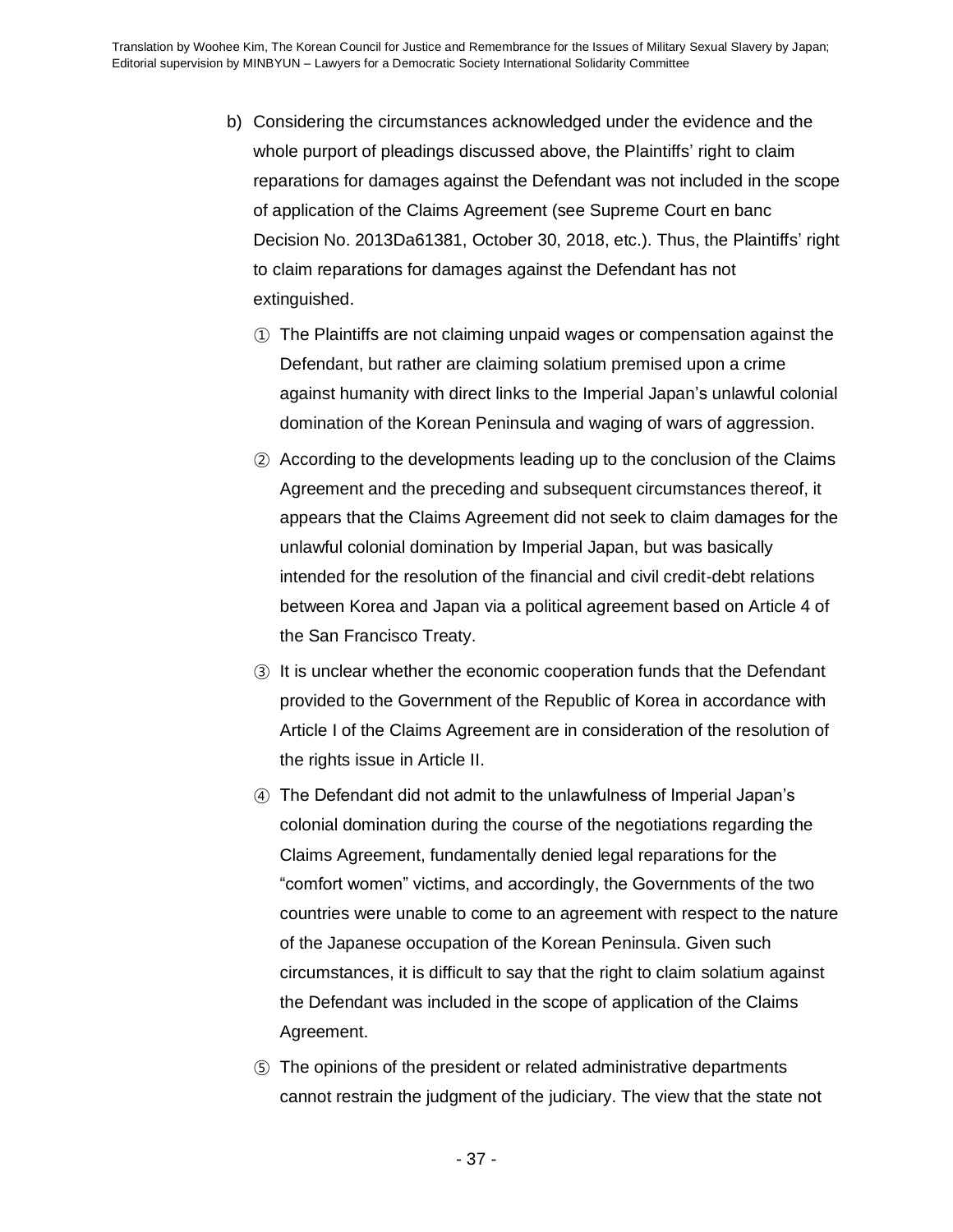only abandons diplomatic protection rights in signing a treaty but also extinguishes citizens' individual rights to claim without the consent of individual citizens who have a juridical status separate from the state contradicts the principles of contemporary law. Even if international law allows the state to extinguish its citizen's rights to claim through a treaty, considering that the state and individual citizens are separate legal entities, it cannot be determined that the individual rights to claim other than the state's diplomatic protection rights were extinguished by the conclusion of the treaty unless there is a clear basis in the treaty. It is difficult to find adequate evidence in the Claims Agreement that the Governments of the Republic of Korea and Japan have reached a consensus regarding the extinguishment of individual rights to claim.

- ⑥ The Joint Private-Public Committee expressed an opinion on August 26, 2005, that the claims to reparation for damages due to unlawful acts against humanity or unlawful acts with direct links to colonial domination in which the Japanese state power was involved cannot be deemed to have been resolved by the Claims Agreement.
- 2) Assessment on the expiration of rights to claim due to "2015 Agreement on the Japanese Military 'Comfort Women' Issue"

Considering the circumstances acknowledged under the evidence and the whole purport of pleadings discussed above, the Plaintiffs' right to claim reparations for damages against the Defendant was not included within the scope of application of the above Agreement. Thus, the Plaintiffs' right to claim reparations for damages against the Defendant has not extinguished.

① On July 31, 2017, the Ministry of Foreign Affairs (MOFA) established the Task Force on the Review of the Korea-Japan Agreement on the Issue of "Comfort Women" Victims (consisting of a chairperson, two vice chairpersons, three non-governmental members, and three MOFA members) directly under the jurisdiction by the Minister; and began assessing the Agreement. The report published by the Task Force on December 27, 2017, views the Agreement as follows: "The Agreement is an official undertaking that is jointly announced by the Foreign Ministers and endorsed by the leaders of both countries, and thus it is not a treaty but a political agreement in nature."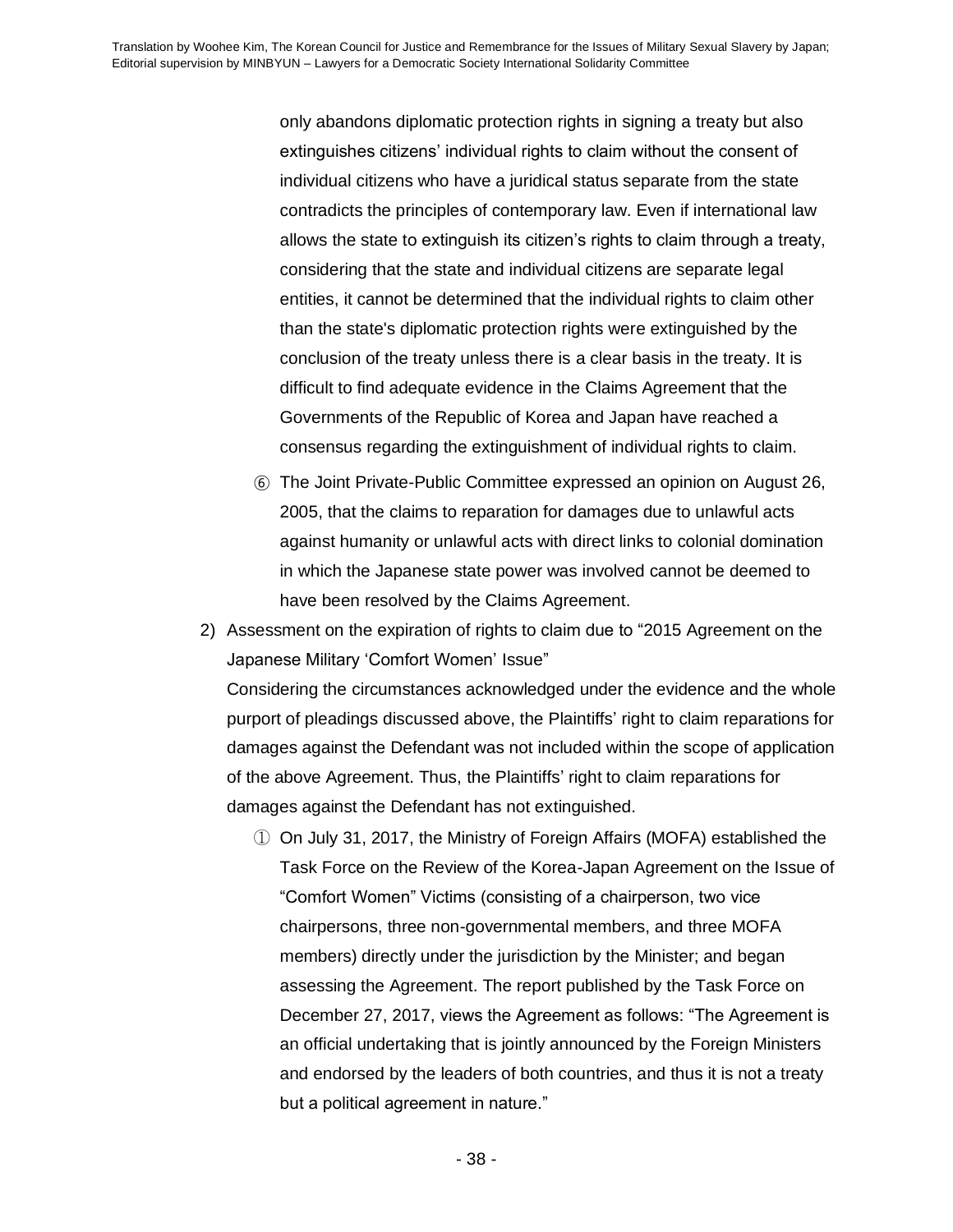- ② In light of the progress of the Agreement, it is obvious that the Agreement is an official commitment jointly announced by the Foreign Ministers of Korea and Japan and then endorsed by the leaders of the two countries. Nevertheless, the Agreement was not made in writing; and it uses neither a title usually given to treaties nor any form of provisions used in treaties. Moreover, the Agreement neither manifests the intention of both parties as to the validity of the agreement nor includes any content creating specific legal rights and obligations.
- ③ Article 60 (1) of the Constitution stipulates that "The National Assembly shall have the right to consent to the conclusion and ratification of treaties pertaining to mutual assistance or mutual security; treaties concerning important international organizations; treaties of friendship, trade, and navigation; treaties pertaining to any restriction on sovereignty; peace treaties; treaties which will burden the State or people with an important financial obligation; or treaties related to legislative matters." At the same time, Article 73 of the Constitution grants the President the authority to enter into treaties; and subparagraph 3 of Article 89 of the Constitution provides that a proposed treaty shall be referred to the State Council for deliberation. While the Agreement addresses the issue of redressing harm inflicted upon "comfort women" victims, which involves a sharp conflict between Korea and Japan and also is related to the people's basic rights, the Agreement did not undergo any procedures for entering into a treaty pursuant to the Constitution such as deliberation by the State Council or approval from the National Assembly. Also, unlike treaties with simple contents which are dealt with in accordance with practice and enter into force by public notice, the Agreement neither uses any treaty number nor was given public notice thereof. The same is also true of the Defendant.
- ④ The above Agreement was made without entrusting the Government of the Republic of Korea to exercise the right to claim civil damages for the victims of 'comfort women.' Since the state cannot dispose of individual rights without separate delegation or provisions of laws and regulation, it